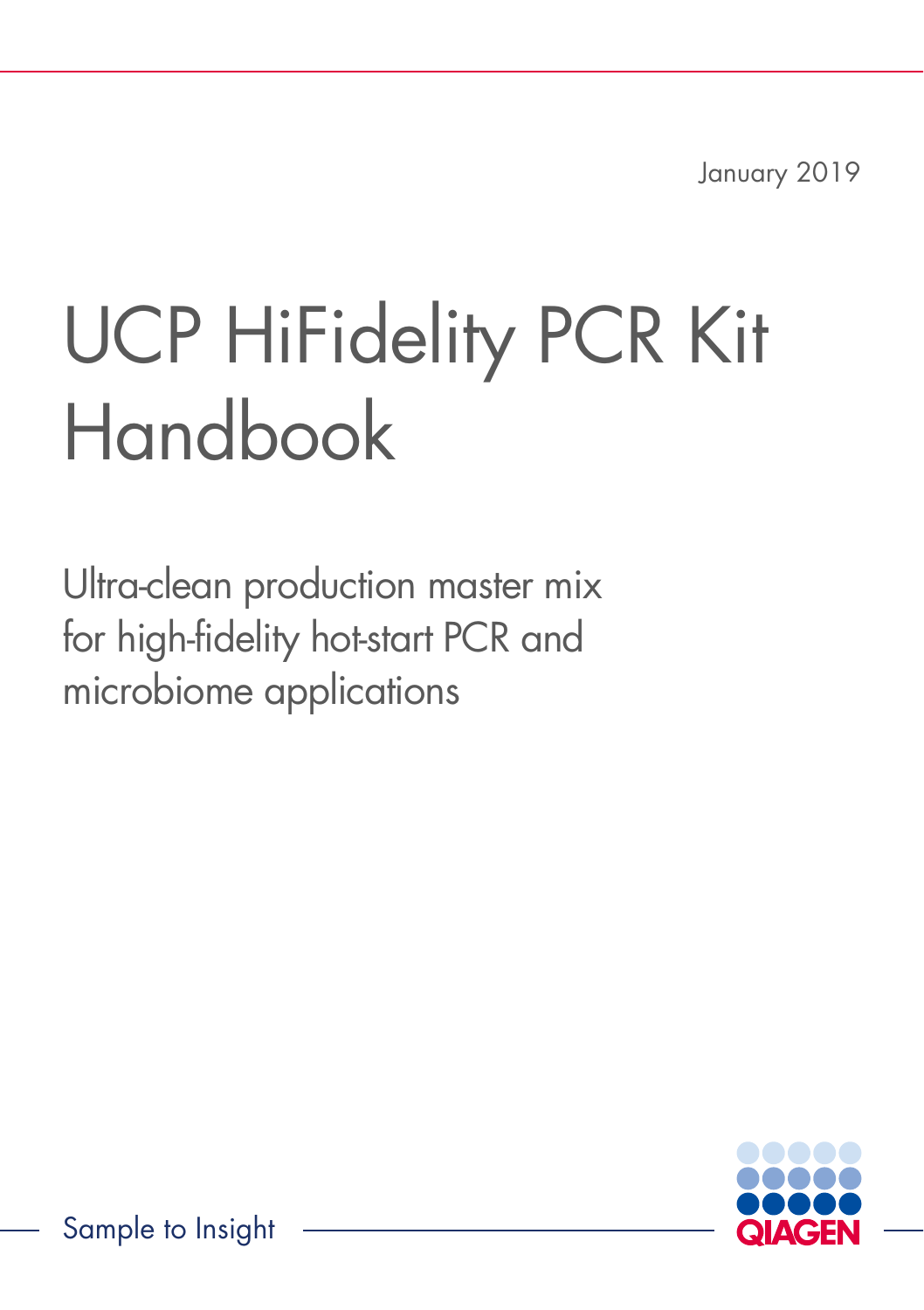### Contents

| Protocol: HiFidelity PCR Using Standard or Microbial Primer Sets 11 |
|---------------------------------------------------------------------|
|                                                                     |
|                                                                     |
|                                                                     |
|                                                                     |
|                                                                     |
|                                                                     |
|                                                                     |
|                                                                     |
|                                                                     |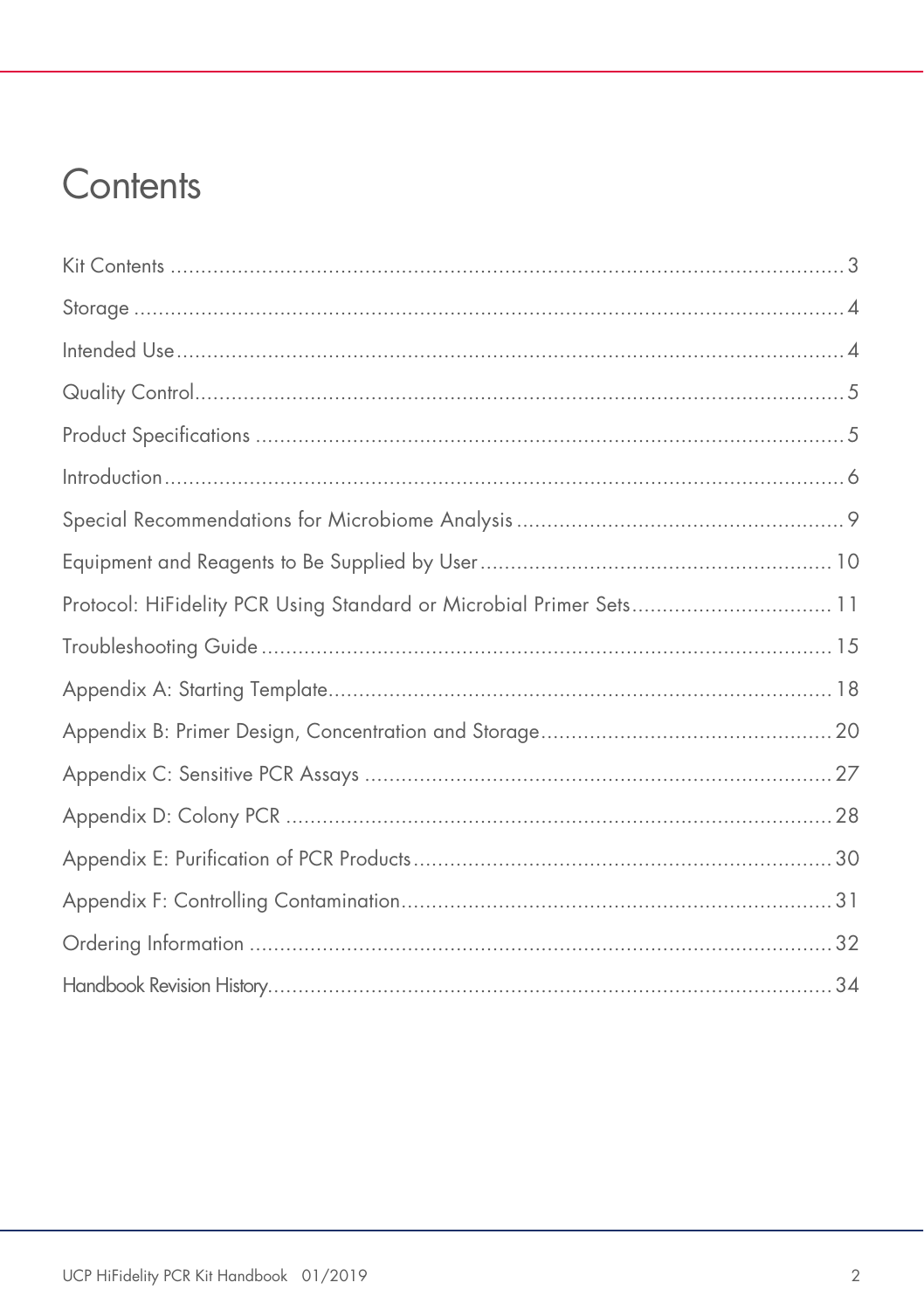### <span id="page-2-0"></span>Kit Contents

| <b>UCP HiFidelity PCR Kit</b>     | (100)       | (500)               |
|-----------------------------------|-------------|---------------------|
| Catalog no.                       | 202742      | 202744              |
| <b>Number of reactions</b>        | 100         | 500                 |
| UCP HiFidelity PCR Master Mix, 2x | 1300 µl     | $5 \times 1300 \mu$ |
| UCP template tracer, 25x          | $200$ $\mu$ | $2 \times 200$ µ    |
| UCP master mix tracer, 125x       | $50 \mu$    | $50$ $\mu$          |
| <b>UCP</b> water                  | $1.9$ ml    | $4 \times 1.9$ ml   |
| Quick-Start Protocol              |             |                     |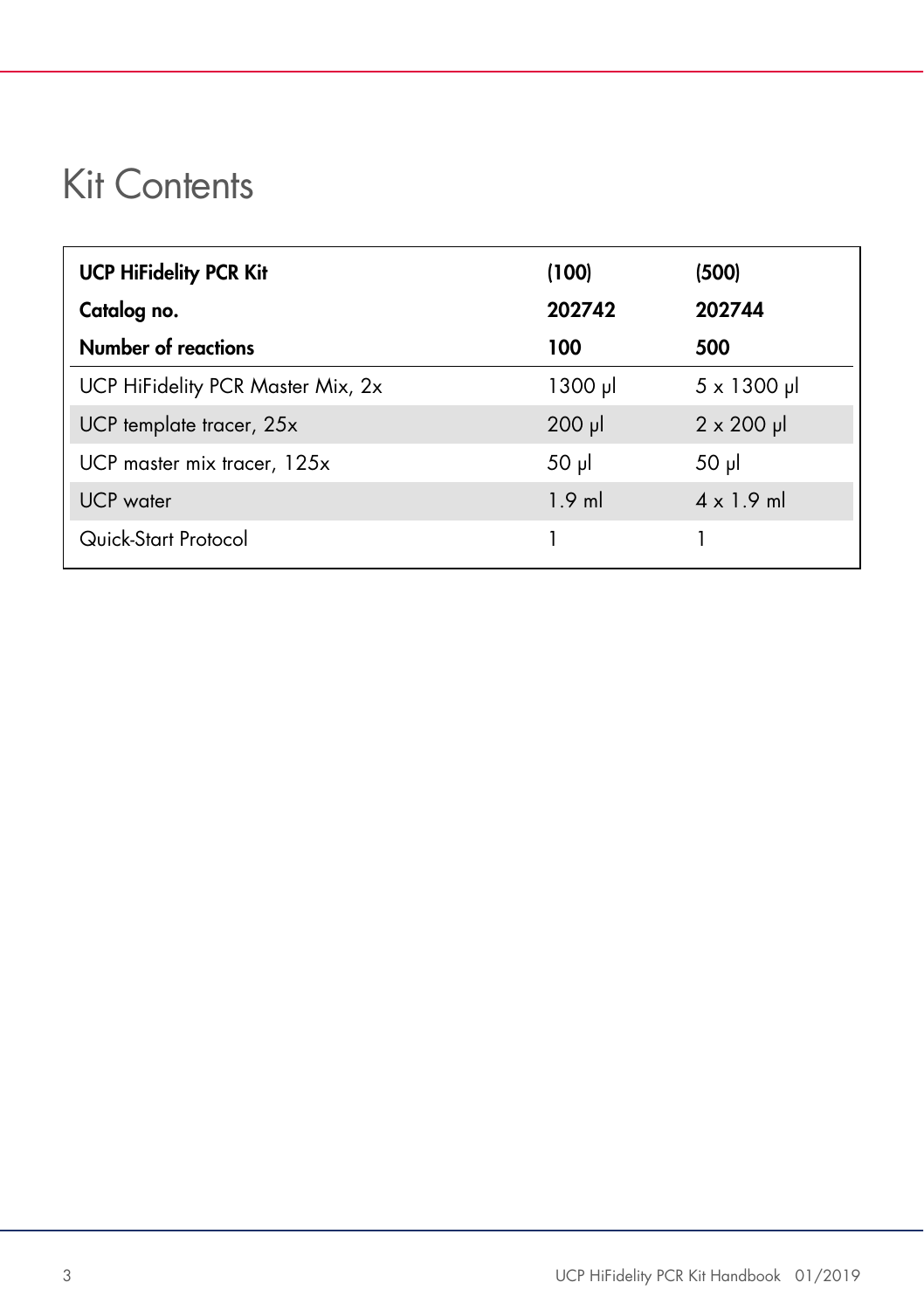### <span id="page-3-0"></span>Storage

The UCP HiFidelity PCR Kit is shipped on dry ice and should be stored immediately upon receipt at –30 to –15°C in a constant-temperature freezer. When the kit is stored under these conditions and handled correctly, performance is guaranteed until the expiration date printed on the kit label. The UCP HiFidelity PCR Master Mix can also be stored at 2–8°C for up to 6 months or the expiration date printed on the kit label. UCP (ultra-clean production) reagents are depleted of nucleic acids, and appropriate measures should be taken to prevent any contamination during storage or use.

If desired, the UCP master mix tracer can be added to the UCP HiFidelity PCR Master Mix for long-term storage. For details, see section on ["Adding UCP master mix tracer to the UCP master](#page-8-1)  [mix"](#page-8-1) and [Table 1](#page-8-2) (page [9\)](#page-8-2).

### <span id="page-3-1"></span>Intended Use

The UCP HiFidelity PCR Kit is intended for molecular biology applications. This product is not intended for the diagnosis, prevention or treatment of a disease. All due care and attention should be exercised in the handling of the products. We recommend all users of QIAGEN® products to adhere to the NIH guidelines that have been developed for recombinant DNA experiments, or to other applicable guidelines.

### Safety Information

When working with chemicals, always wear a suitable lab coat, disposable gloves and protective goggles. For more information, please consult the appropriate safety data sheets (SDSs). These are available online in convenient and compact PDF format at www.qiagen.com/safety where you can find, view and print the SDS for each QIAGEN kit and kit component.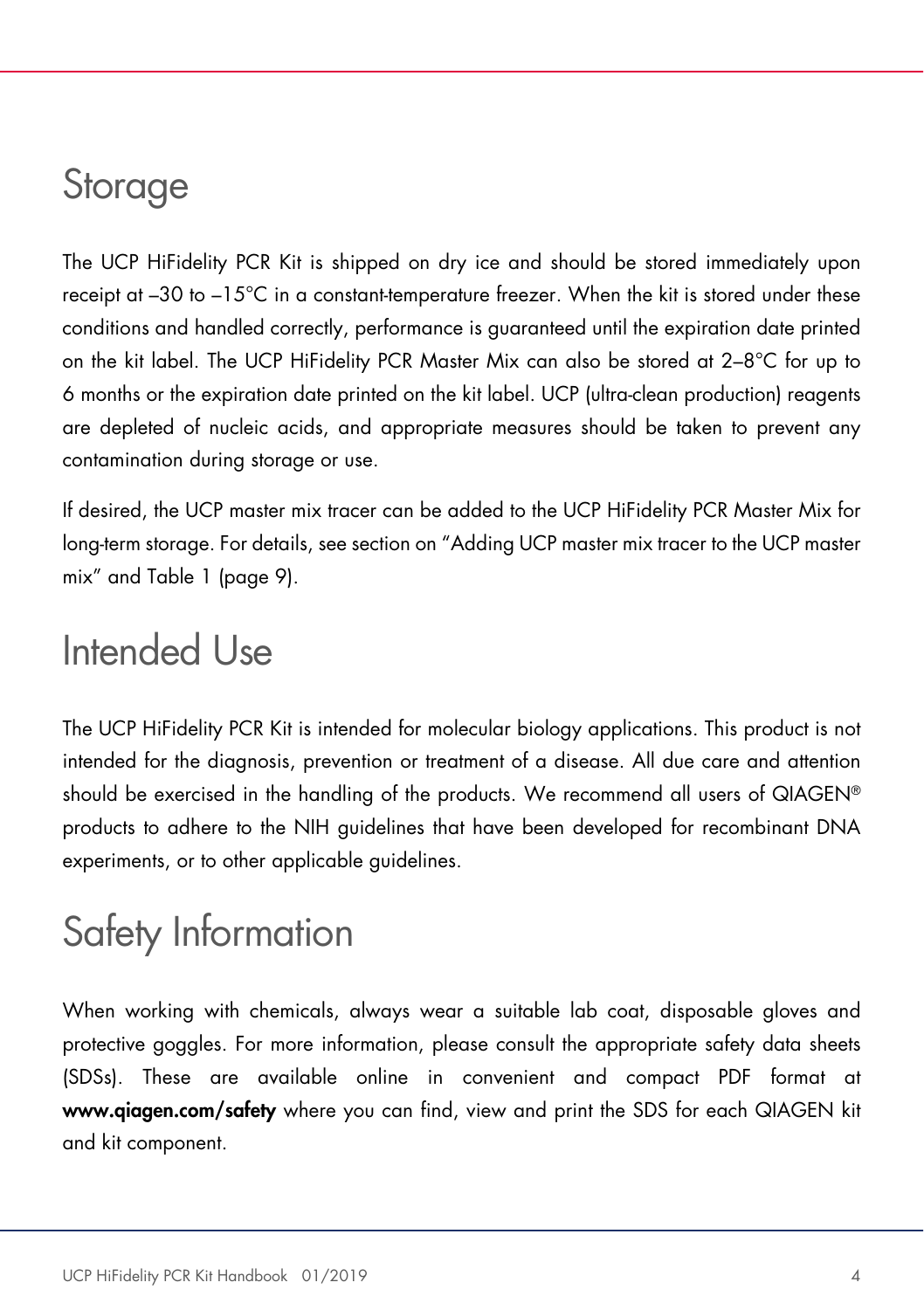### <span id="page-4-0"></span>Quality Control

In accordance with QIAGEN's ISO-certified Quality Management System, each lot of UCP HiFidelity PCR Kit is tested against predetermined specifications to ensure consistent product quality.

### <span id="page-4-1"></span>Product Specifications

The UCP HiFidelity PCR Kit contains the following:

| Component                                   | <b>Description</b>                                                                                                                                                                                                                                                                                                                            |
|---------------------------------------------|-----------------------------------------------------------------------------------------------------------------------------------------------------------------------------------------------------------------------------------------------------------------------------------------------------------------------------------------------|
| <b>UCP HiFidelity PCR</b><br>Master Mix, 2x | Contains UCP HiFidelity PCR Buffer and additives that enable<br>fast cycling and direct loading of the reactions onto agarose<br>gels. Also contains ultra-clean HiFidelity DNA polymerase and<br>dNTP-Mix. UCP master mix is produced under ultra-clean<br>production standards and is further depleted of potentially<br>contaminating DNA. |
| UCP master mix<br>tracer, 125x              | Orange dye allows tracking of master mix addition and<br>monitoring of agarose gel loading and electrophoresis. The dye<br>runs at approximately 50 bp on a 1% agarose gel. UCP master<br>mix tracer is produced under ultra-clean production standards<br>and is further depleted of potentially contaminating DNA.                          |
| UCP template tracer,<br>25x                 | Blue dye allows tracking of template DNA addition and monitoring of<br>agarose gel loading and electrophoresis. The dye runs at approximately<br>4000 bp on a 1% agarose gel. UCP template tracer is produced under ultra-<br>clean production standards and is further depleted of potentially<br>contaminating DNA.                         |
| <b>UCP</b> water                            | Ultrapure quality, PCR-grade product depleted of potentially<br>contaminating DNA and filled under ultra-clean production<br>standards.                                                                                                                                                                                                       |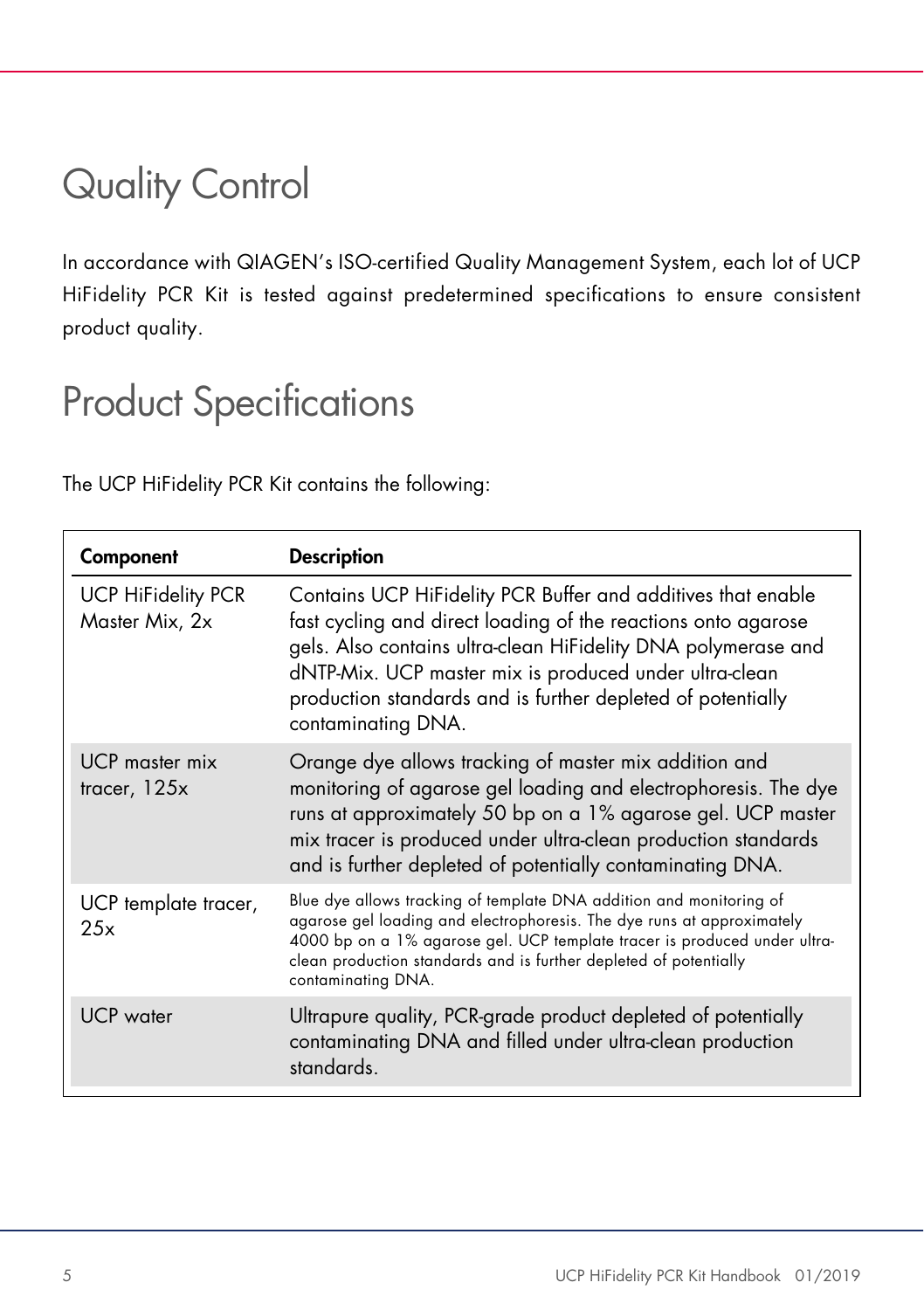### <span id="page-5-0"></span>Introduction

The UCP HiFidelity PCR Kit provides a convenient format for highly sensitive and specific hot-start PCR that need to have low PCR-error rates using any DNA or cDNA template.

Dedicated processes are implemented to enable ultra-clean production of this master mix; these include depletion of potential DNA background to a minimum. Combined with superior inhibitor resistance and minimized GC bias, this makes the kit an ideal choice for microbiome applications such as 16S or 18S amplification. This is complemented with a 70 times higher fidelity compared to Taq polymerase, thus enabling error-free amplification, as needed during cloning, amplicon-sequencing or analysis of genome-editing experiments. Additional features include visual pipetting controls, a fast cycling protocol, roomtemperature stability during and after reaction setup and the ability to amplify long amplicons.

#### UCP HiFidelity PCR Kit components

- UCP HiFidelity PCR Master Mix
	- This ready-to-use master mix reduces hands-on time and contamination risk, because it already contains an ultra-clean HiFidelity DNA polymerase, a sophisticated PCR buffer and dNTPs. The enzyme's proofreading feature provides a significantly improved fidelity that is 70 times higher compared to standard Taq polymerases. Both the polymerase activity and the exonuclease activity are stringently controlled by specific antibodies, thus preventing premature activity or damage and nonspecific annealing of template and primers during reaction setup. At low temperatures, the enzyme's polymerase and exonuclease activities are kept in an inactive state, thus preventing any enzymatic activity at ambient temperatures and until heat activation at 95°C. The high bench and on-board stability makes the kit perfectly suitable for high-throughput applications, and the performance features and high fidelity allow easy integration into various workflows. In addition, the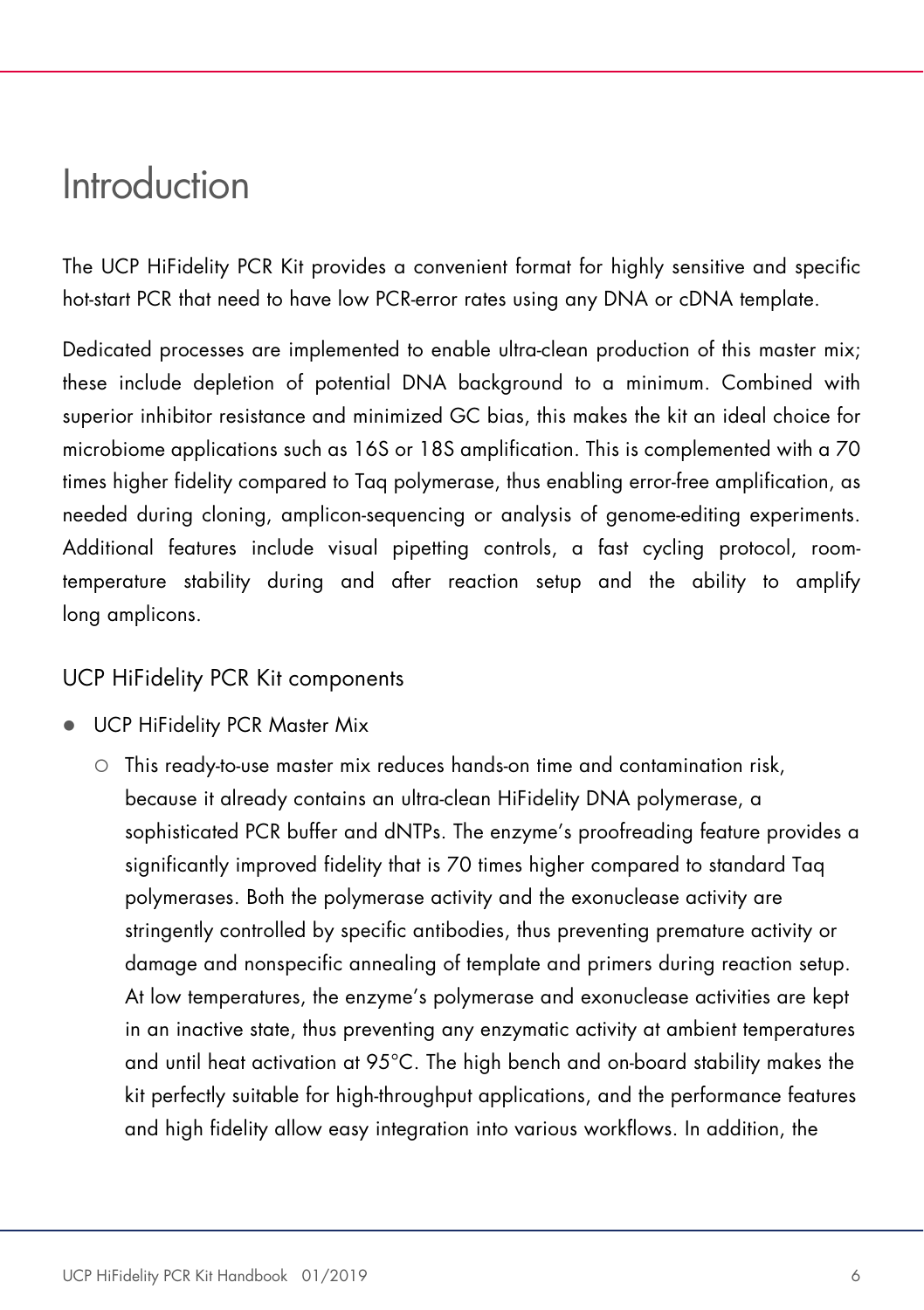UCP master mix is depleted of potentially contaminating DNA and has been tested for fungal and bacterial nucleic acids.

- UCP master mix tracer, UCP template tracer and UCP water
	- $\circ$  The blue and orange dyes in the UCP template tracer and in the UCP master mix tracer, respectively, allow visual tracking of pipetted samples during PCR setup to prevent errors. When template colored with the blue dye is added to orange PCR master mix, the color changes to green, confirming that the sample was added. The use of these tracers is optional.
	- The blue UCP template tracer is provided as a 25x concentrate and should be diluted to obtain a 1x final concentration in the sample.[\\*](#page-6-0)
	- $\circ$  The orange UCP master mix tracer is provided as a 125x concentrate and can be added directly to the master mix vial to obtain a 1x final concentration. † These tracers do not reduce sample stability or PCR performance.
	- Reactions can be directly loaded onto agarose gels after cycling. Each tracer dye allows monitoring of the loading process and efficient tracking of the subsequent electrophoresis. The dyes run at approximately 50 bp (orange) and 4000 bp (blue) on a 1% agarose gel.
	- Additionally, UCP PCR-grade water is provided. All UCP components are depleted of potentially contaminating DNA and filled under ultra-clean production standards.

#### UCP HiFidelity PCR Kit procedure

The UCP HiFidelity PCR Kit allows fast and easy PCR setup. Whatever the application – gene cloning, site-directed mutagenesis or microbiome studies – you simply need to mix all components together in one tube and start the thermal cycler program [\(Figure 1,](#page-7-0) page [8\)](#page-7-0).

<span id="page-6-0"></span><sup>\*</sup> Example: Add 0.2 μl of the blue UCP Template Tracer (25x) to 5 μl of sample before use. If pipetting volumes are too small to handle, the UCP Template Tracer can be prediluted using DNA-free water. In this example, 2 μl of 1:10 prediluted UCP Template Tracer could be added.

<sup>†</sup> Example: Add 10 μl of the UCP master mix tracer (125x) to 1 tube (1300 μl) of UCP HiFidelity PCR Master Mix (2x). Since the amount of UCP master mix tracer that is added is very small, the concentration of the UCP master mix will not be changed and the UCP HiFidelity PCR Master Mix can be used as indicated in the protocol.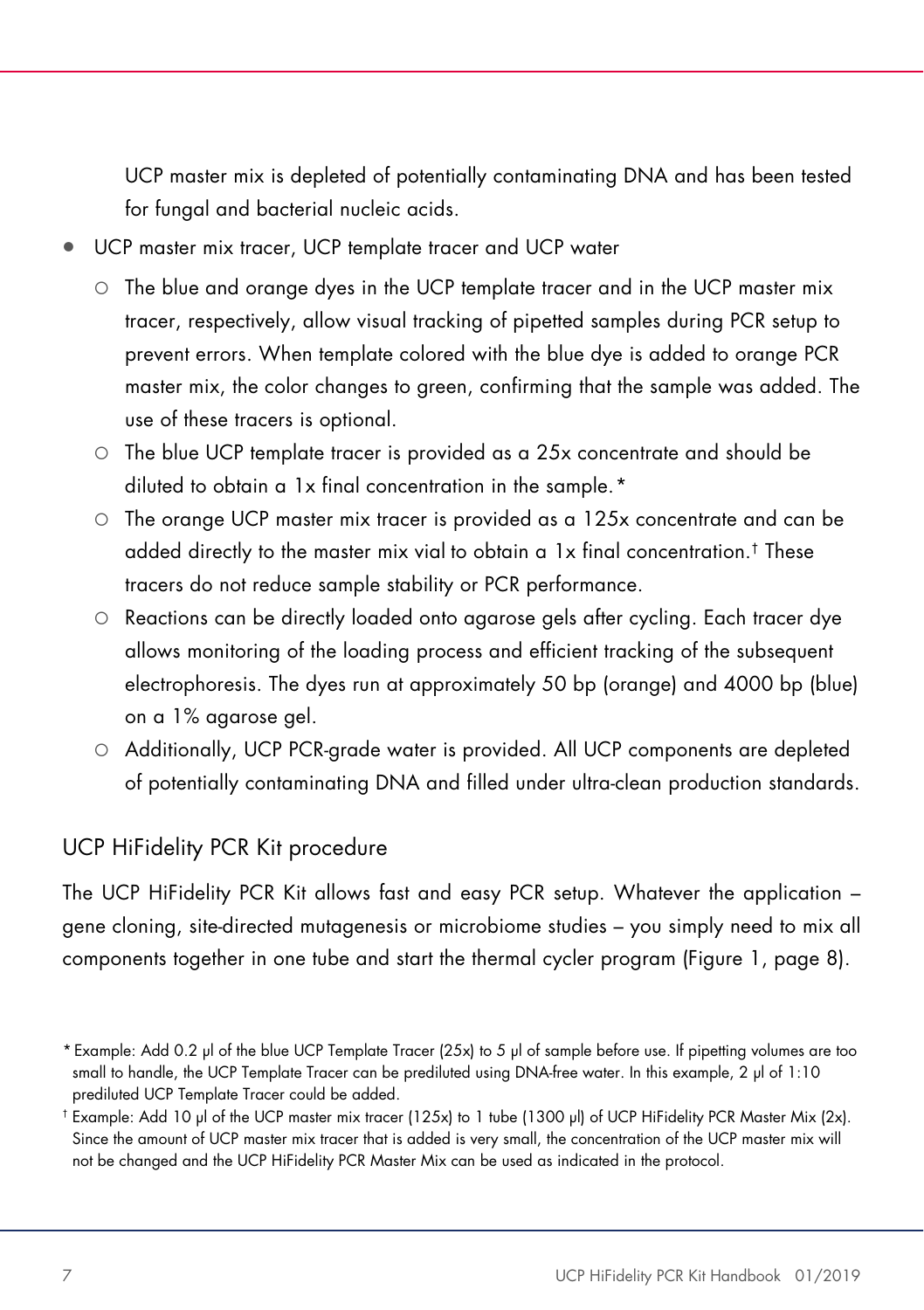### **PCR Procedure**



<span id="page-7-0"></span>Figure 1. UCP HiFidelity PCR procedure using tracer dyes.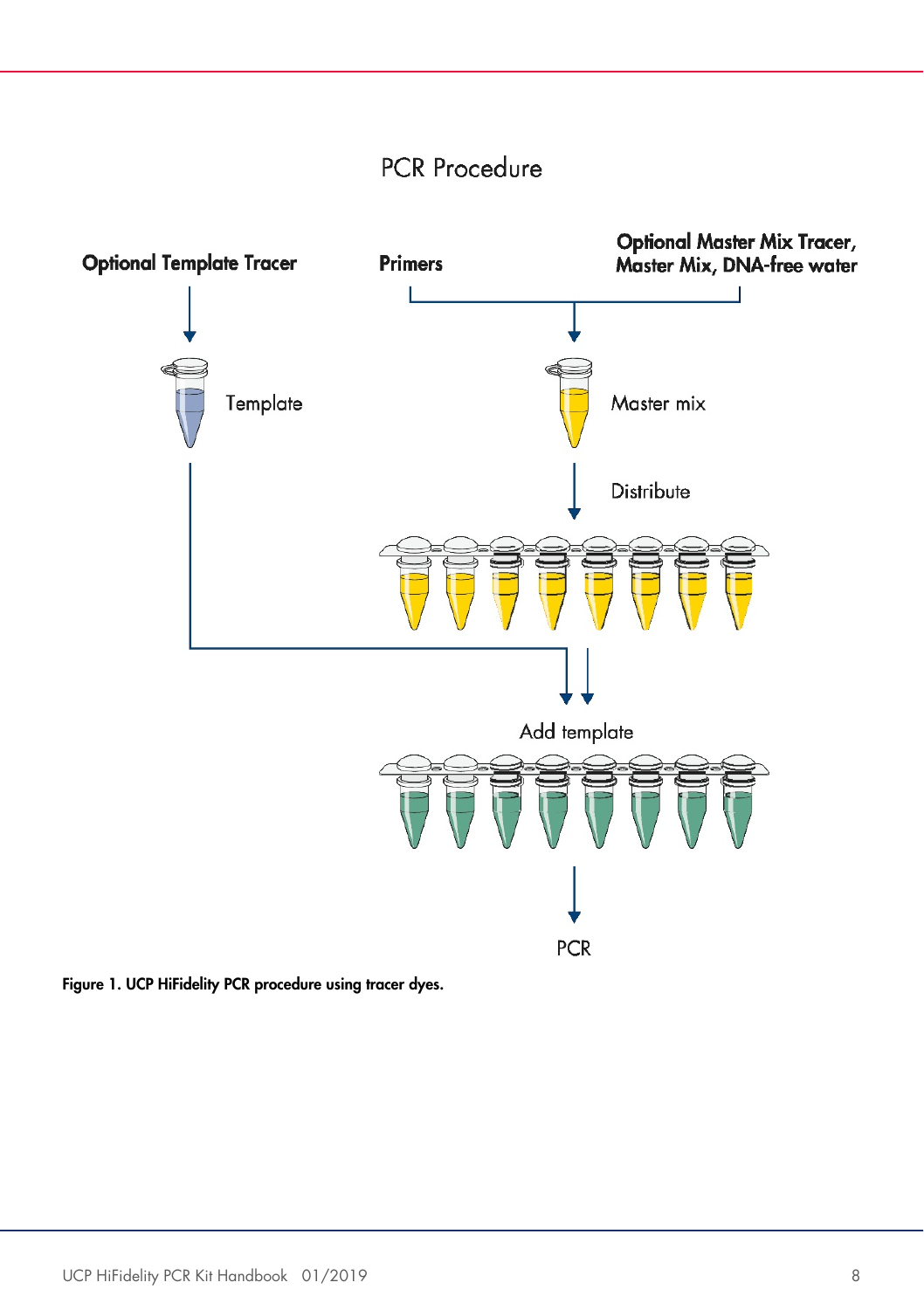#### <span id="page-8-1"></span>Adding UCP master mix tracer to the UCP master mix

The orange UCP master mix tracer can be added directly to the UCP HiFidelity PCR Master Mix for long-term storage. Since the amount of tracer added is very small (10 µl per 1300 µl of UCP master mix), the concentration of the master mix will not be changed and the master mix can be used as indicated in the protocol (Table 1).

<span id="page-8-2"></span>Table 1. Addition of PCR Master Mix Tracer to the UCP Multiplex Master Mix

| Volume of UCP HiFidelity PCR Master Mix, 2x | Volume of UCP master mix tracer |
|---------------------------------------------|---------------------------------|
| $1300 \mu$                                  | 10 ມl                           |

# <span id="page-8-0"></span>Special Recommendations for Microbiome Analysis

Preventing unwanted DNA contamination is a key challenge during the analysis of metagenome information using 16S or 18S sequencing. We suggest setting up PCR reactions in a clean PCR cabinet. All surfaces should be UV decontaminated prior to working. All accessories used, e.g., pipettes, racks and PCR disposables, should be dedicated for this particular use and should remain in the PCR cabinet. Please refer to standard publications for further recommendations.

In addition, we recommend including no-template controls (NTCs) and using as much template input and as few PCR cycles as possible. This will help prevent PCR bias. However, in case of small sample amounts or low DNA content, cycle numbers may be increased up to 40 because the background signal from the UCP master mix is exceptionally low.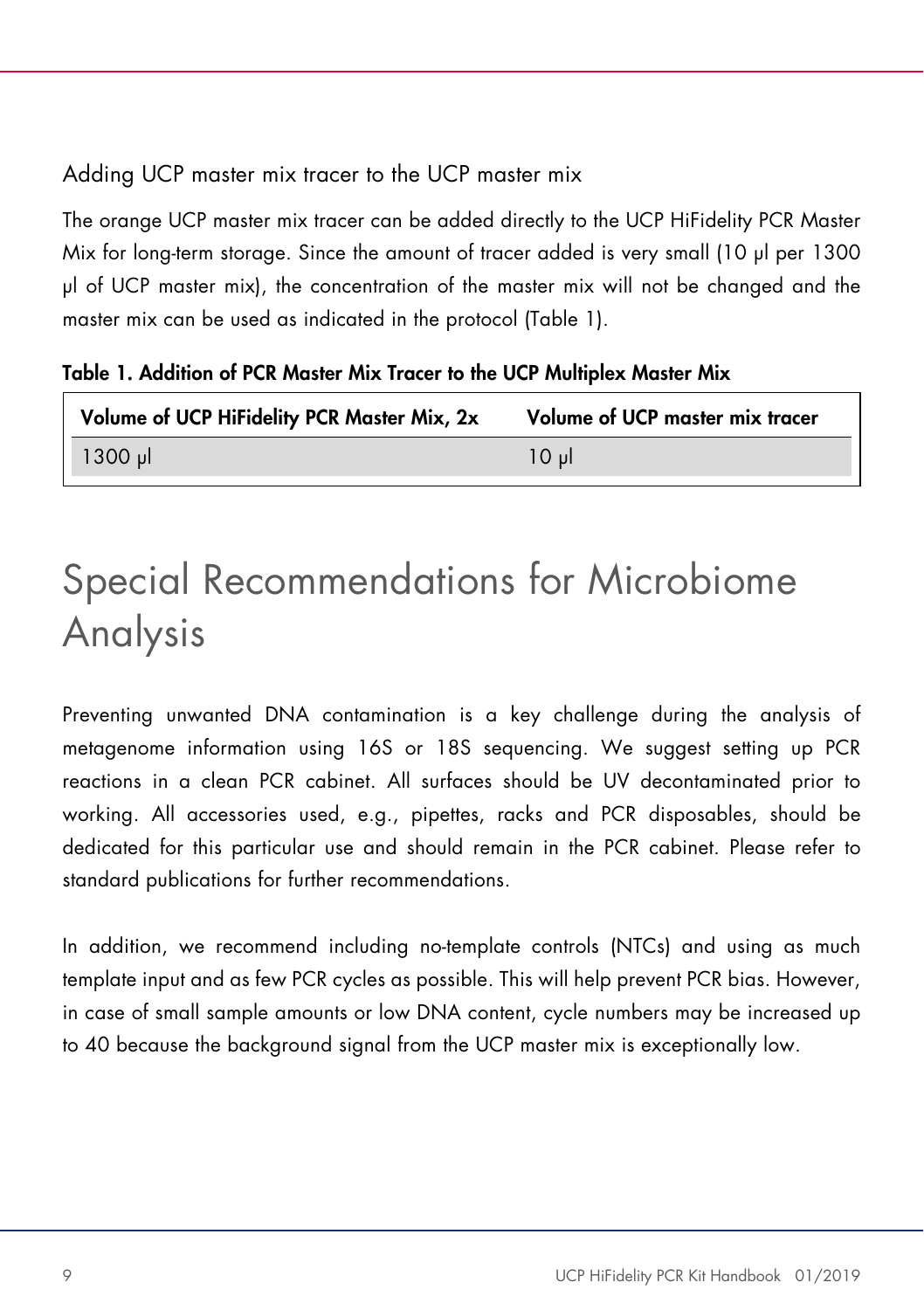### <span id="page-9-0"></span>Equipment and Reagents to Be Supplied by User

The UCP HiFidelity PCR Kit is designed to be used with gene-specific primer sets as well as degenerate primer pools.

- **Microcentrifuge tubes or PCR strips**
- PCR tubes or plates
- Tubes such as LoBind® (Eppendorf®) or MAXYMum Recovery® (Axygen®) tubes
- Thermal cycler
- **Microcentrifuge**
- Vortexer
- Pipettes and pipette tips
- UV cabinet (recommended for microbiome applications)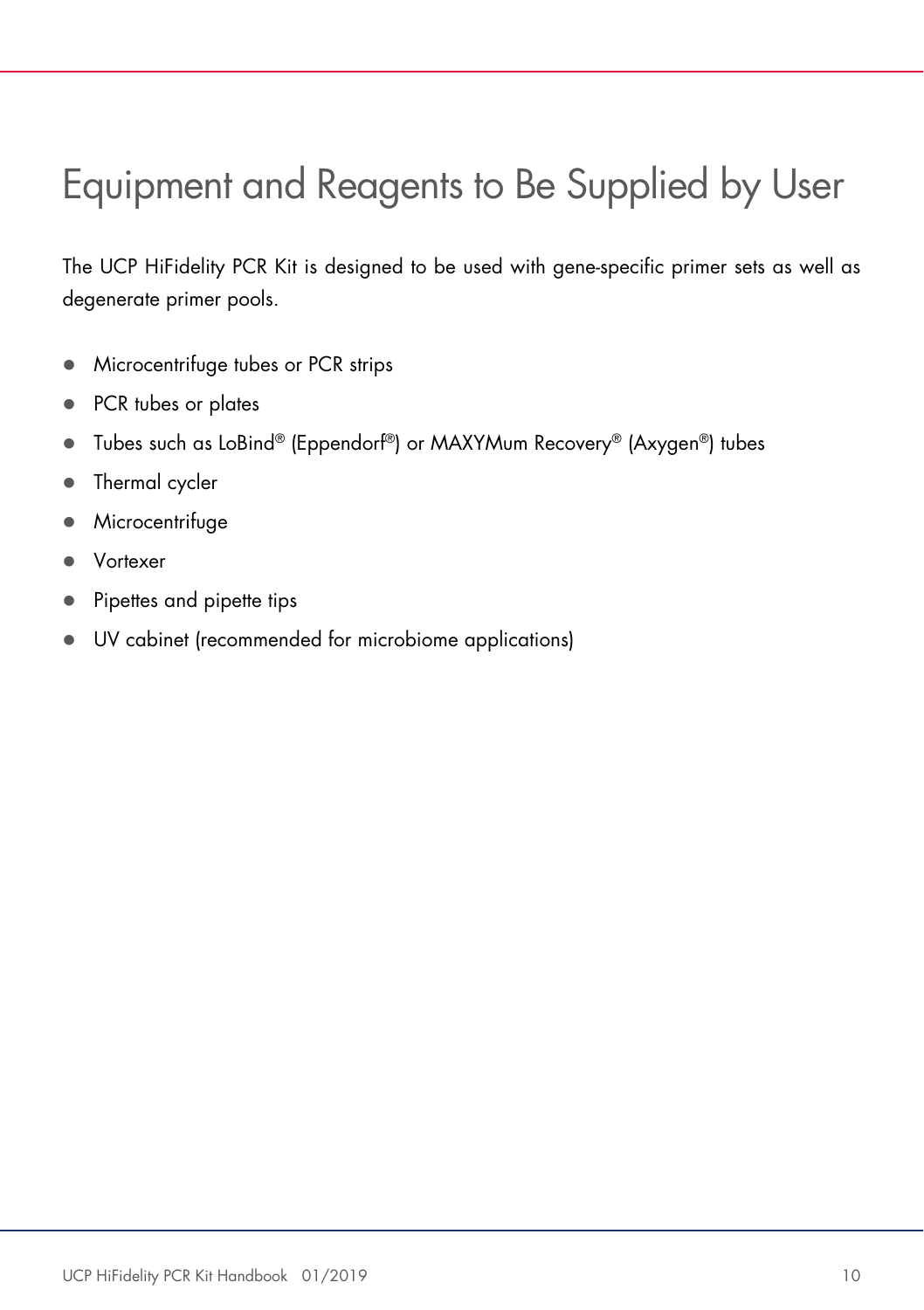### <span id="page-10-0"></span>Protocol: HiFidelity PCR Using Standard or Microbial Primer Sets

Important points before starting

- The protocol has been optimized for 0.01 pg 1 ug of total DNA.
- UCP HiFidelity PCR Kits are designed to be used with a final primer concentration of 0.25 µM for each primer. For ease of use, we recommend preparing a 20x primer mix containing target-specific primers. A 20x primer mix consists of 5 μM forward primer and 5 μM reverse primer in UCP water or TE buffer. Alternatively, it may be preferable to prepare the reaction mix with separate primers.
- The master mix can also be used for cloning applications, such as site-directed mutagenesis, overlap extension PCR or colony PCR. Dedicated protocols can be found in the appendix section, or visit **[www.qiagen.com](http://www.qiagen.com/)** for most recent application notes.
- DNA polymerase contained in the UCP master mix requires a heat-activation step of 30 s at 98°C.
- It is not necessary to keep PCR tubes on ice, because nonspecific DNA synthesis cannot occur at room temperature, due to the inactive state of the polymerase.

#### Procedure

1. Thaw UCP master mix, template DNA or cDNA, primer solutions, UCP water, UCP template tracer (optional) and UCP master mix tracer (optional).

Mix thoroughly before use by vortexing. For multiplex reactions, we recommend preparing a combined primer mix prior to PCR setup.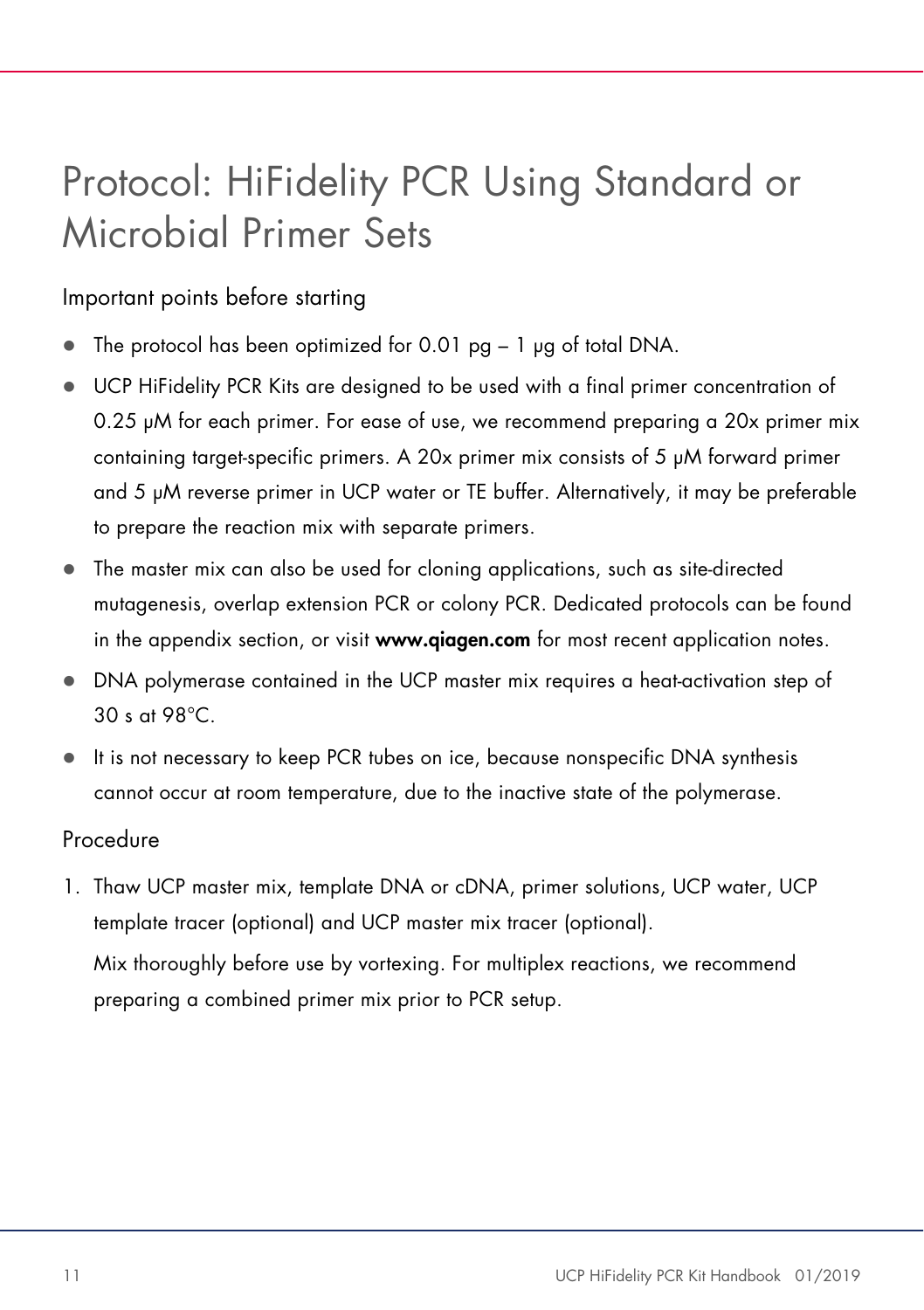2. Prepare a reaction mix according to Table 2. The reaction mix contains all components except the template DNA. Prepare a volume of reaction mix 10% greater than that required for the total number of reactions to be performed. It is not necessary to keep samples on ice during reaction setup or while programming the cycler.

Note: A negative control (without template) should be included in every experiment.

| Component                             |                      | Volume/reaction Final concentration |
|---------------------------------------|----------------------|-------------------------------------|
| UCP HiFidelity Master Mix, 2x         | $12.5$ pl            | 1x                                  |
| 20x primer mix*                       | $1.25$ $\mu$         | 0.25 µM for each primer             |
| UCP water                             | Variable             |                                     |
| Optional: UCP master mix tracer, 125x | $0.1$ pl             | 1x                                  |
| Template DNA (added at step 4)        | Variable             | $0.01$ pg $-1$ µg/reaction          |
| Total reaction volume                 | $25$ µ <sup> †</sup> |                                     |

Table 2. Reaction setup for the UCP HiFidelity PCR Kit

\* A 20x primer mix consists of 5 μM forward primer and 5 μM reverse primer in DNA-free TE buffer or UCP water for each target. Up to 3 primer pairs can be used with this master mix in one reaction.

† For PCR in a 384-well plate, we recommend a final reaction volume of 15 µl. Reduce pipetting volumes accordingly.

- 3. Mix the reaction mix gently but thoroughly, for example, by pipetting up and down a few times or by vortexing for a few seconds. Dispense appropriate volumes into PCR tubes or the wells of a PCR plate.
- 4. Add template DNA (1 µg 10 fg per reaction, depending on target abundance) to the individual PCR tubes. The UCP HiFidelity Mix Kit can be used with genomic DNA, cDNA, plasmid DNA, oligonucleotides and other DNA molecules as template. If using cDNA as template, the input volume from undiluted cDNA reaction should not exceed 10% of the total PCR reaction volume.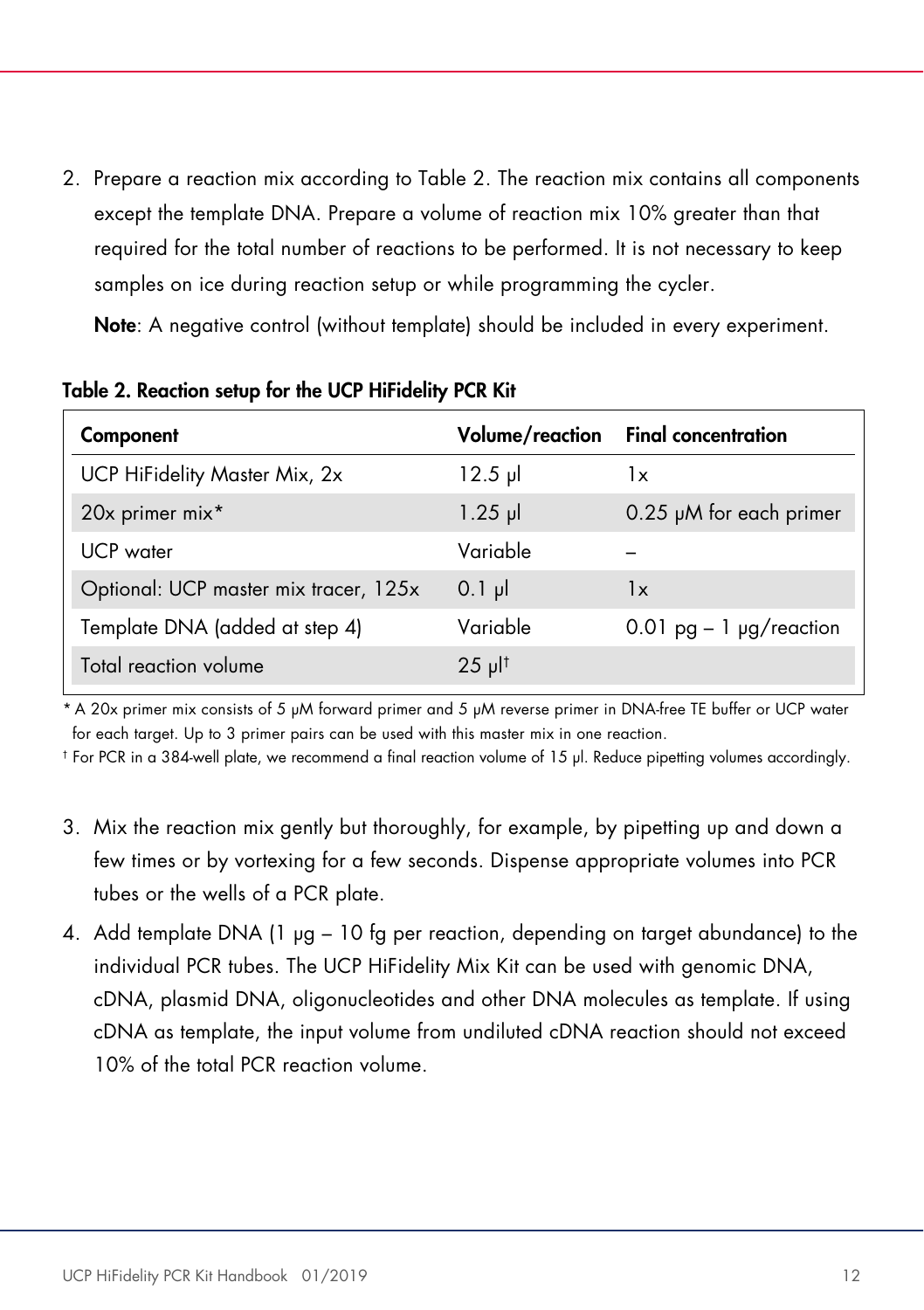- 5. Program the thermal cycler according to the manufacturer's instructions, using the conditions outlined in tables 3 (below) and 4 (page [14\)](#page-13-0).
- 6. Place the PCR tubes or plates in the thermal cycler and start the PCR program. Note: After amplification, samples can be stored at -30 to -15°C for long-term storage.
- 7. We have evaluated several hints and guides. See appendices A–F.

| <b>Step</b>               | Time            | <b>Temperature</b> | <b>Comments</b>                                                                                                                                        |
|---------------------------|-----------------|--------------------|--------------------------------------------------------------------------------------------------------------------------------------------------------|
| Initial PCR<br>activation | 30 <sub>s</sub> | 98°C               | This heating step activates the DNA<br>polymerase.                                                                                                     |
| 3-step cycling            |                 |                    |                                                                                                                                                        |
| Denaturation              | 10 <sub>s</sub> | 98°C               | Do not exceed this temperature.                                                                                                                        |
| Annealing                 | 10 <sub>s</sub> | $61^{\circ}$ C     | Approximately 3°C above 7m<br>of primers.                                                                                                              |
| Extension                 | 15 <sub>s</sub> | $72^{\circ}$ C     | For PCR products up to 1000 bp, an<br>extension time of 15 s is sufficient. For<br>bigger amplicons, an extension time of<br>15-30 s/kb shall be used. |
| Final extension           | 2 min           | $72^{\circ}$ C     |                                                                                                                                                        |
| Number of cycles          | $<$ 40          |                    | The optimal cycle number depends on<br>the amount of template and the<br>abundance of the target.                                                      |

<span id="page-12-0"></span>Table 3. UCP HiFidelity PCR Kit cycling conditions for targets up to 1 kb

Note: The protocol in Table 4 is recommended for amplicons longer than 1 kb or for low-grade multiplex reactions of samples using primer panels with low complexity. In case of high primer Tm, 2-step cycling can be used instead.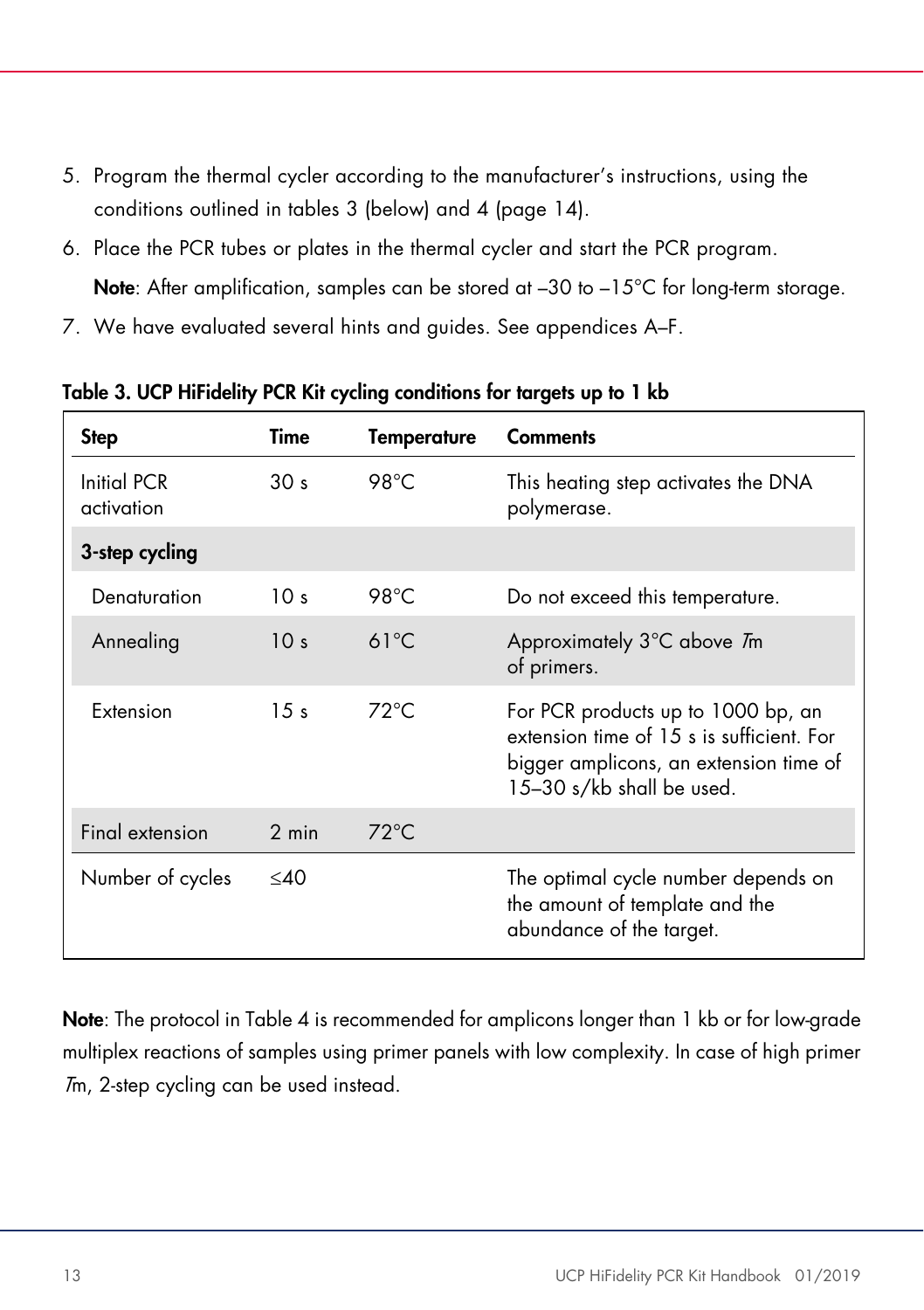| <b>Step</b>                      | Time            | <b>Temperature</b> | <b>Comments</b>                                                                                                               |
|----------------------------------|-----------------|--------------------|-------------------------------------------------------------------------------------------------------------------------------|
| <b>Initial PCR</b><br>activation | 30 <sub>s</sub> | 98°C               | This heating step activates the DNA<br>polymerase.                                                                            |
| 3-step cycling                   |                 |                    |                                                                                                                               |
| Denaturation                     | 10 <sub>s</sub> | 98°C               | Do not exceed this temperature.                                                                                               |
| Annealing                        | 10 <sub>s</sub> | $61^{\circ}$ C     | Approximately 3°C above 7m of<br>primers.                                                                                     |
| Extension                        | 5 min           | $72^{\circ}$ C     | This protocol will work for amplicons<br>of 9 kb.<br>For shorter amplicons, an extension<br>time of 15-30 s/kb shall be used. |
| Final extension                  | 2 min           | $72^{\circ}$ C     |                                                                                                                               |
| Number of cycles                 | $<$ 40          |                    | The optimal cycle number depends on<br>the amount of template, the<br>abundance of the target and the<br>application.         |

<span id="page-13-0"></span>Table 4. UCP HiFidelity PCR Kit cycling conditions for longer amplicons or low-grade multiplex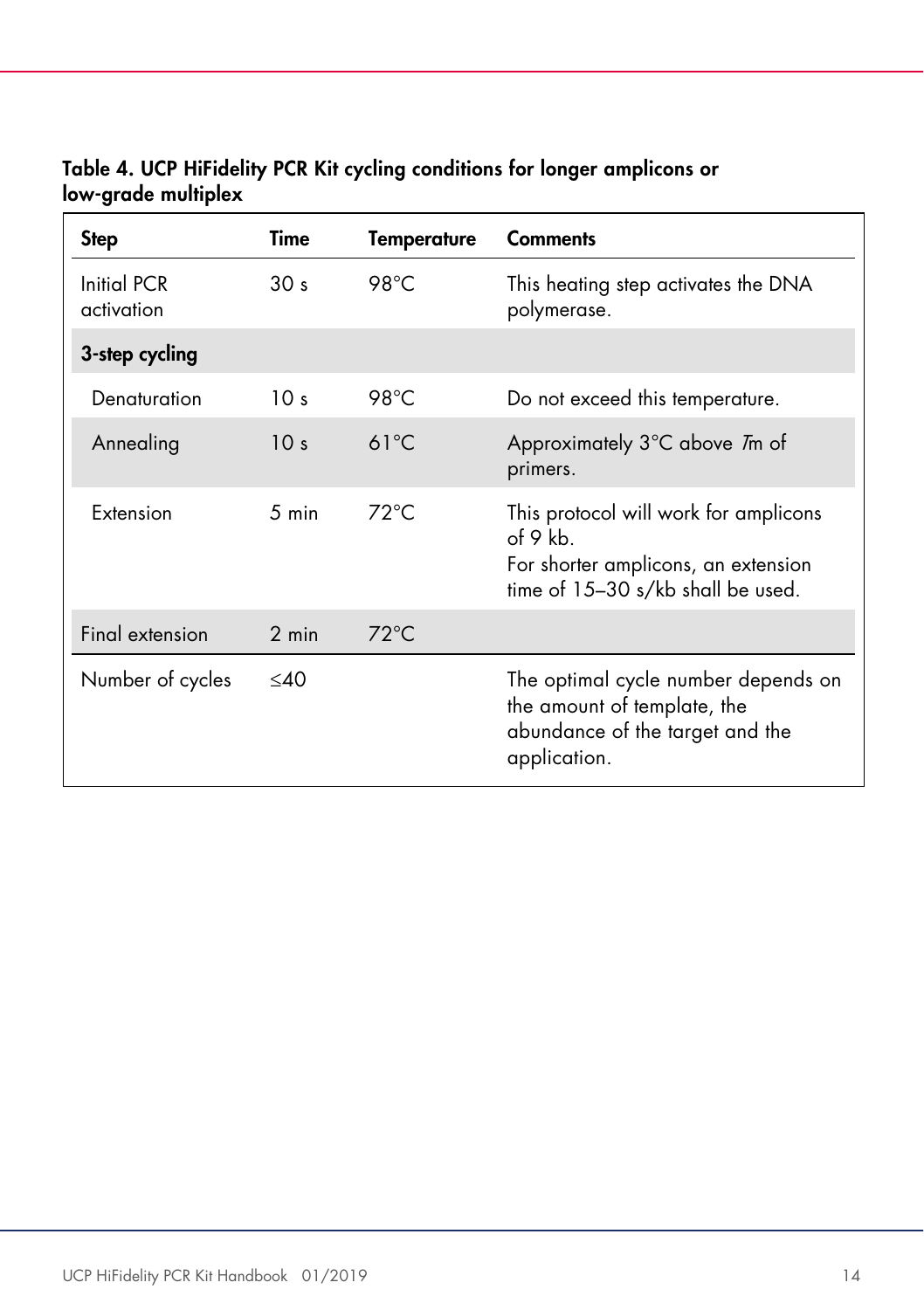### <span id="page-14-0"></span>Troubleshooting Guide

This troubleshooting guide may be helpful in solving any problems that may arise. For more information, see also the Frequently Asked Questions page at our Technical Support Center: www.qiagen.com/FAQ/FAQList.aspx. The scientists in QIAGEN Technical Services are always happy to answer any questions you may have about either the information and/or protocols in this handbook or sample and assay technologies (for contact information, visit www.qiagen.com).

|    | Little or no product                                           |                                                                                                                                                                                                                                                   |
|----|----------------------------------------------------------------|---------------------------------------------------------------------------------------------------------------------------------------------------------------------------------------------------------------------------------------------------|
| a) | Pipetting error or missing<br>reagent                          | Check the concentrations and storage conditions of reagents, including primers.<br>Repeat the PCR.                                                                                                                                                |
| b) | DNA polymerases not<br>activated                               | Ensure that the cycling program included the DNA polymerase activation step<br>(30 seconds at 98°C) as described in the cycling protocols (pages 13 and 14).                                                                                      |
| c) | Primer concentration not<br>optimal or primers are<br>degraded | A primer concentration of 0.25 µM is strongly recommended. However, if the<br>desired results are not obtained using this concentration, repeat the PCR with<br>different primer concentrations from 0.2-1.0 µM in 0.1 µM increments.             |
|    | d) PCR conditions not optimal                                  | Follow the protocol described in Appendix B (page 20).                                                                                                                                                                                            |
| e) | Problems with starting<br>template                             | Check the concentration, integrity, purity and storage conditions of the starting<br>template (see Appendix A, page 18). If necessary, make new serial dilutions of<br>template DNA from stock solutions. Repeat the PCR using the new dilutions. |
| f) | $Mg^{2+}$ concentration not<br>optimal                         | Perform PCR with different final concentrations of $Mg^{2+}$ by adding $MgCl2$ in<br>0.5 mM increments to the reaction. Do not exceed 3 mM additional MgCl <sub>2</sub> .                                                                         |
|    | g) Insufficient number of cycles                               | Increase the number of cycles in increments of 5.                                                                                                                                                                                                 |

#### Comments and suggestions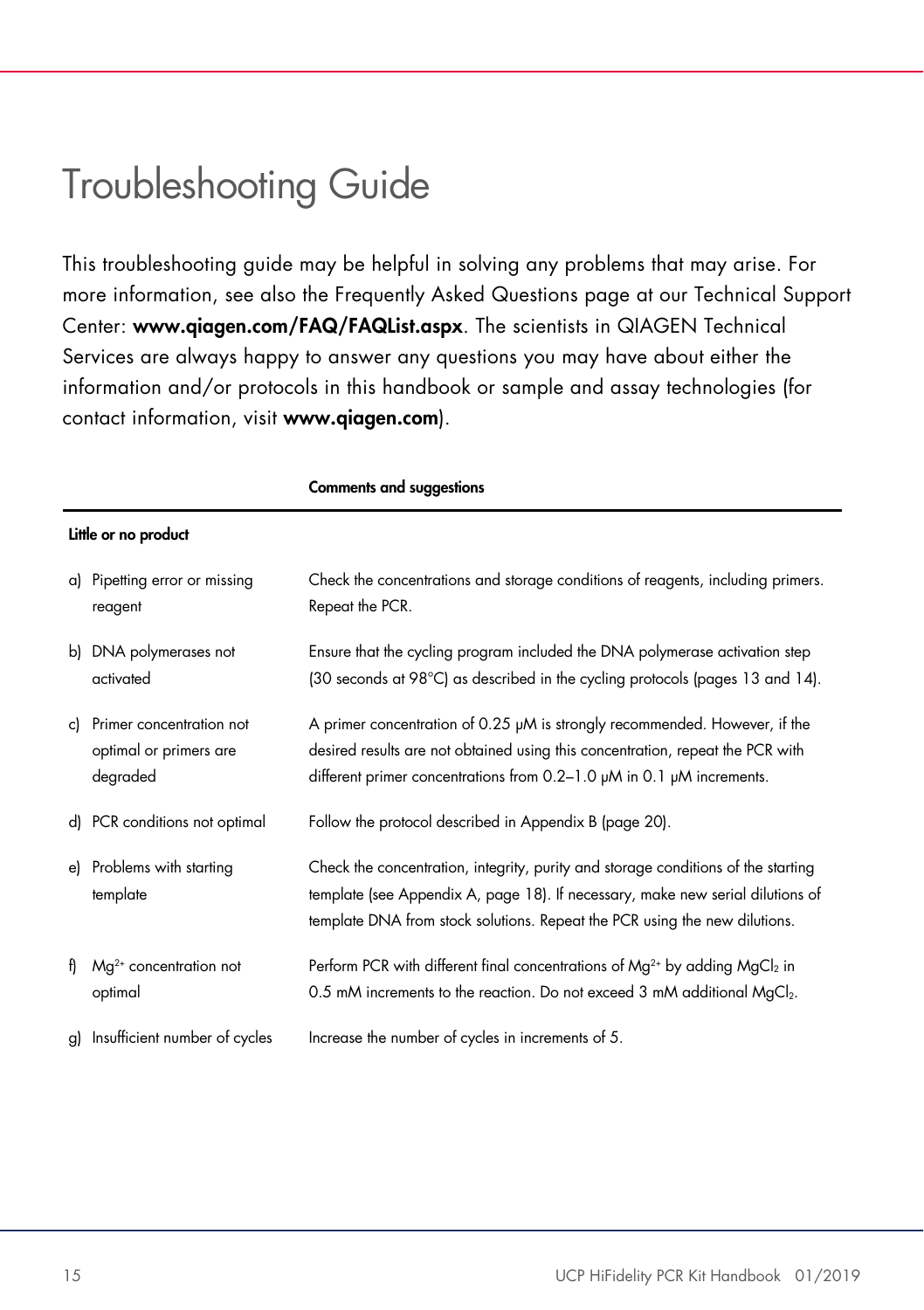#### Comments and suggestions

|     | h) Incorrect annealing<br>temperature or time                                                 | Decrease annealing temperature in 2°C increments. Annealing time should be<br>between 10 and 30 seconds. Difficulties in determining the optimal annealing<br>temperature can be overcome in many cases by performing touchdown PCR<br>(see Appendix C, page 27). |
|-----|-----------------------------------------------------------------------------------------------|-------------------------------------------------------------------------------------------------------------------------------------------------------------------------------------------------------------------------------------------------------------------|
| i)  | Incorrect denaturing<br>temperature or time                                                   | Denaturation should take place at 98°C for 5-10 seconds. Ensure that the<br>cycling program included the DNA polymerase activation step (30 seconds at<br>98°C) as described in the cycling protocols (page 11).                                                  |
| i)  | Insufficient starting template                                                                | Increase the template amount used.                                                                                                                                                                                                                                |
| k). | Primer design not optimal                                                                     | Review primer design (see Appendix B, page 20). Only use gene-specific<br>primers.                                                                                                                                                                                |
| I)  | Amplifying long fragments                                                                     | Increase the concentration of template DNA.                                                                                                                                                                                                                       |
|     | m) Reactions overlaid with<br>mineral oil when using a<br>thermal cycler with a<br>heated lid | When using a thermal cycler with a heated lid that is switched on, do not<br>overlay the reactions with mineral oil, because this may decrease the yield of<br>PCR products.                                                                                      |
|     | n) Problems with the<br>thermal cycler                                                        | Check the power to the thermal cycler and that the thermal cycler has been<br>programmed correctly.                                                                                                                                                               |
|     | o) Enzyme concentrations<br>too low                                                           | When using UCP master mix, use 12.5 µl master mix per 25 µl reaction.                                                                                                                                                                                             |
|     | p) Extension time too short                                                                   | Increase the extension time in increments of 10 seconds.                                                                                                                                                                                                          |
|     | <b>Product is multibanded</b>                                                                 |                                                                                                                                                                                                                                                                   |
|     | a) PCR annealing temperature is<br>too low                                                    | Increase annealing temperature in 2°C increments. Difficulties in determining the<br>optimal annealing temperature can be overcome in many cases by performing<br>touchdown PCR (see Appendix C, page 27).                                                        |
|     | b) Primer concentration not<br>optimal or primers degraded                                    | A primer concentration of 0.25 µM is strongly recommended. However, if the<br>desired results are not obtained using this concentration, repeat the PCR with<br>different primer concentrations from 0.25-1.0 µM in 0.1 µM increments.                            |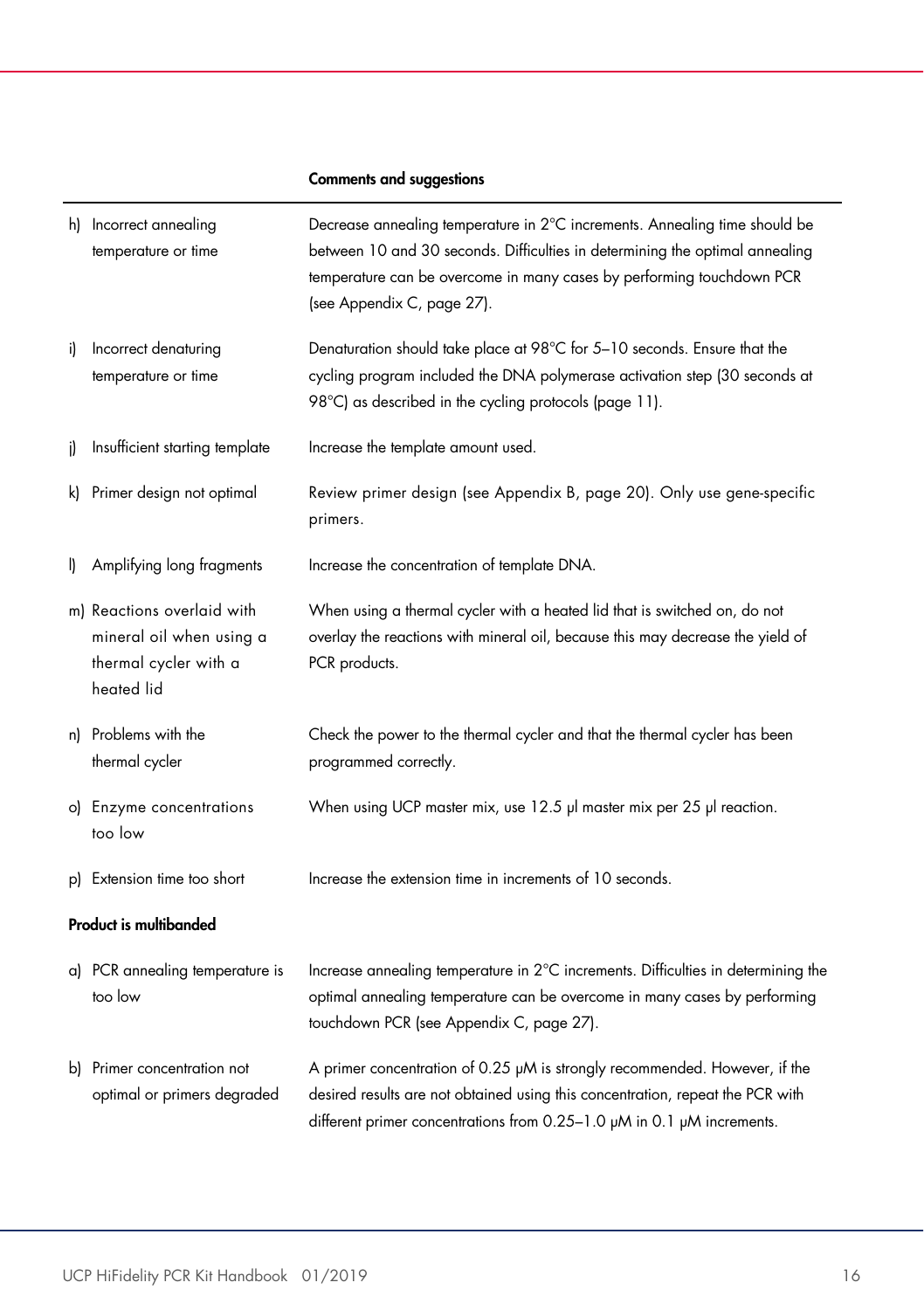#### Comments and suggestions

| c) Primer design not optimal                               | Review primer design (see Appendix B, page 20). Use only target-<br>specific primers.                                                                                                                                                                                                                                                                                               |
|------------------------------------------------------------|-------------------------------------------------------------------------------------------------------------------------------------------------------------------------------------------------------------------------------------------------------------------------------------------------------------------------------------------------------------------------------------|
| d) Contamination with<br>genomic DNA                       | Pretreat starting cDNA template with DNase I. Alternatively, use primers located<br>at splice junctions of the target mRNA to avoid amplification from genomic DNA<br>(see Appendix B, page 20).                                                                                                                                                                                    |
| Product is smeared                                         |                                                                                                                                                                                                                                                                                                                                                                                     |
| a) Too much starting template                              | Check the concentration of the starting template (see Appendix A, page 18). If<br>necessary, make new serial dilutions of template DNA from stock solutions.<br>Repeat the PCR using the new dilutions.                                                                                                                                                                             |
| b) Carryover contamination                                 | If negative controls (without template) show PCR products or smears, change all<br>reagents. Use disposable pipette tips containing hydrophobic filters to minimize<br>cross-contamination. Set up all reaction mixtures in an area separate from that<br>used for DNA preparation or PCR product analysis.                                                                         |
| c) Too many cycles                                         | Reduce the number of cycles in increments of 3.                                                                                                                                                                                                                                                                                                                                     |
| d) Primer concentration not<br>optimal or primers degraded | A primer concentration of 0.25 µM is strongly recommended. However, if the<br>desired results are not obtained using this concentration, repeat the PCR with<br>different primer concentrations from 0.25-1.0 µM in 0.1 µM increments. In<br>particular, when performing highly sensitive PCR, check for possible<br>degradation of the primers on a denaturing polyacrylamide gel. |
| e) Primer design not optimal                               | Review primer design (see Appendix B, page 20). Use only target-<br>specific primers.                                                                                                                                                                                                                                                                                               |
| <b>Contamination of 16S PCR</b>                            |                                                                                                                                                                                                                                                                                                                                                                                     |
| a) Contamination of NTCs for<br>16S PCRs                   | PCR amplification of 16S sequences are especially prone to contamination<br>through operator or environmental causes. To reduce contamination risk, please<br>follow the process recommendations outlined in "Special Recommendations for<br>Microbiome Analysis" (page 9) and in standard publications.                                                                            |
|                                                            | In case of positive NTCs, start with replacing single components, e.g., water or<br>primers. In general, we recommend aliquoting reagents and using dedicated<br>pipettes and disposables.                                                                                                                                                                                          |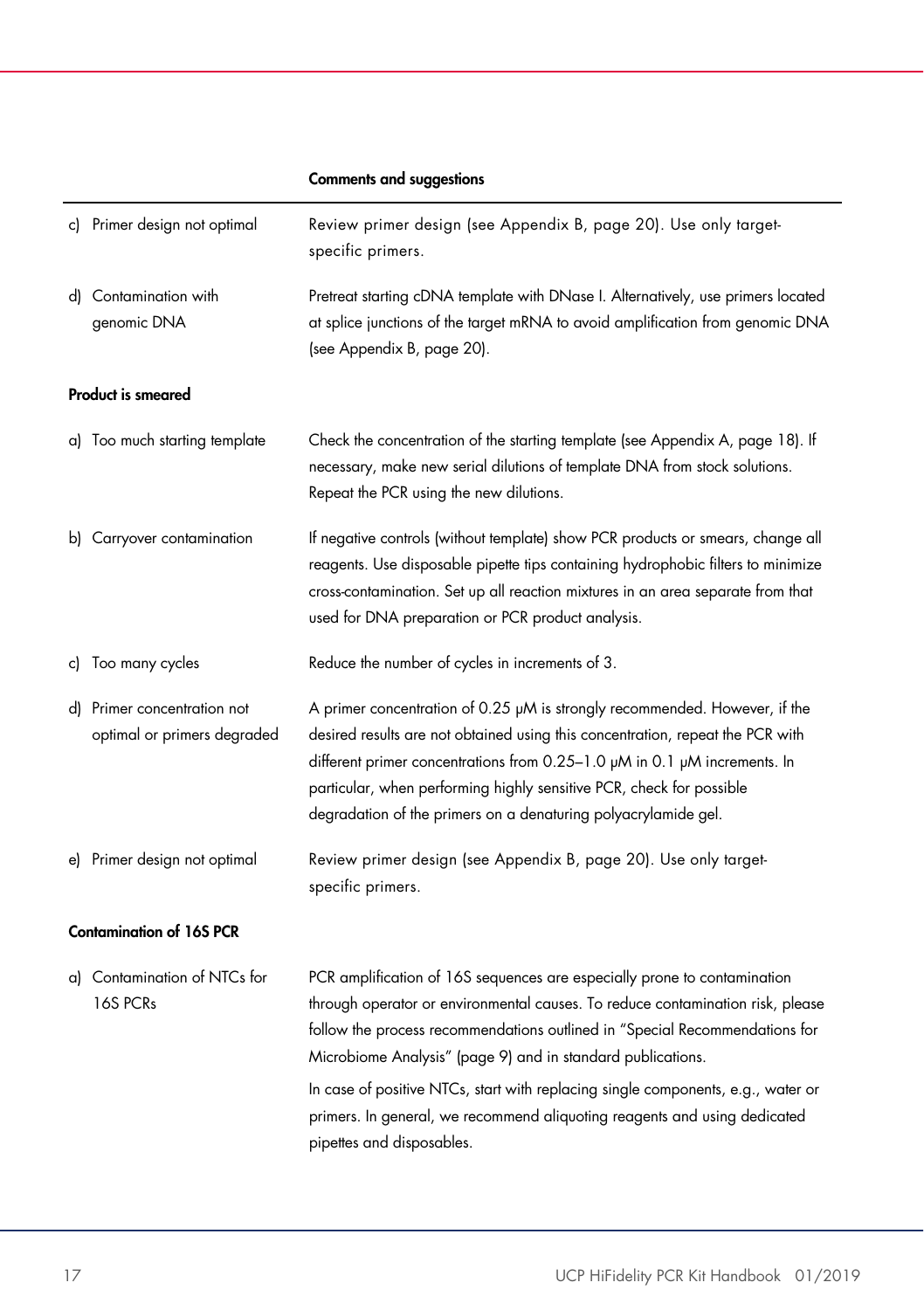### <span id="page-17-0"></span>Appendix A: Starting Template

Both the quality and the quantity of nucleic acids used as template affect PCR, particularly the sensitivity and efficiency of amplification.

#### Quality of starting template

Since PCR consists of multiple rounds of enzymatic reactions, it is more sensitive to impurities such as proteins, phenol/chloroform, salts, ethanol, EDTA and other chemical solvents compared to single-step enzyme-catalyzed processes. QIAGEN offers a complete range of nucleic acid preparation systems, ensuring the highest-quality templates for PCR. Examples include the QIAprep® system, for rapid plasmid purification, and the QIAamp® and DNeasy® systems, for rapid purification of genomic DNA and viral nucleic acids. Other kits are designed for microbiome research or have undergone ultra-clean production procedures (see "Ordering Information", pag[e 32\)](#page-31-0). For more information about QIAprep, QIAamp and DNeasy products, contact please contact QIAGEN Technical Support at **support.giagen.com.** 

#### Quantity of starting template

The efficiency with which primers anneal to templates is an important factor in PCR. Due to the thermodynamic nature of the reaction, the primer-template ratio strongly influences the specificity and efficiency of PCR and should be optimized empirically. If too little template is used, primers may not be able to find their complementary sequences. Too much template may lead to an increase in mispriming events. As an initial guide, spectrophotometric and molar conversion values for different nucleic acid templates are listed in tables 5 and 6 (page [19\)](#page-18-0).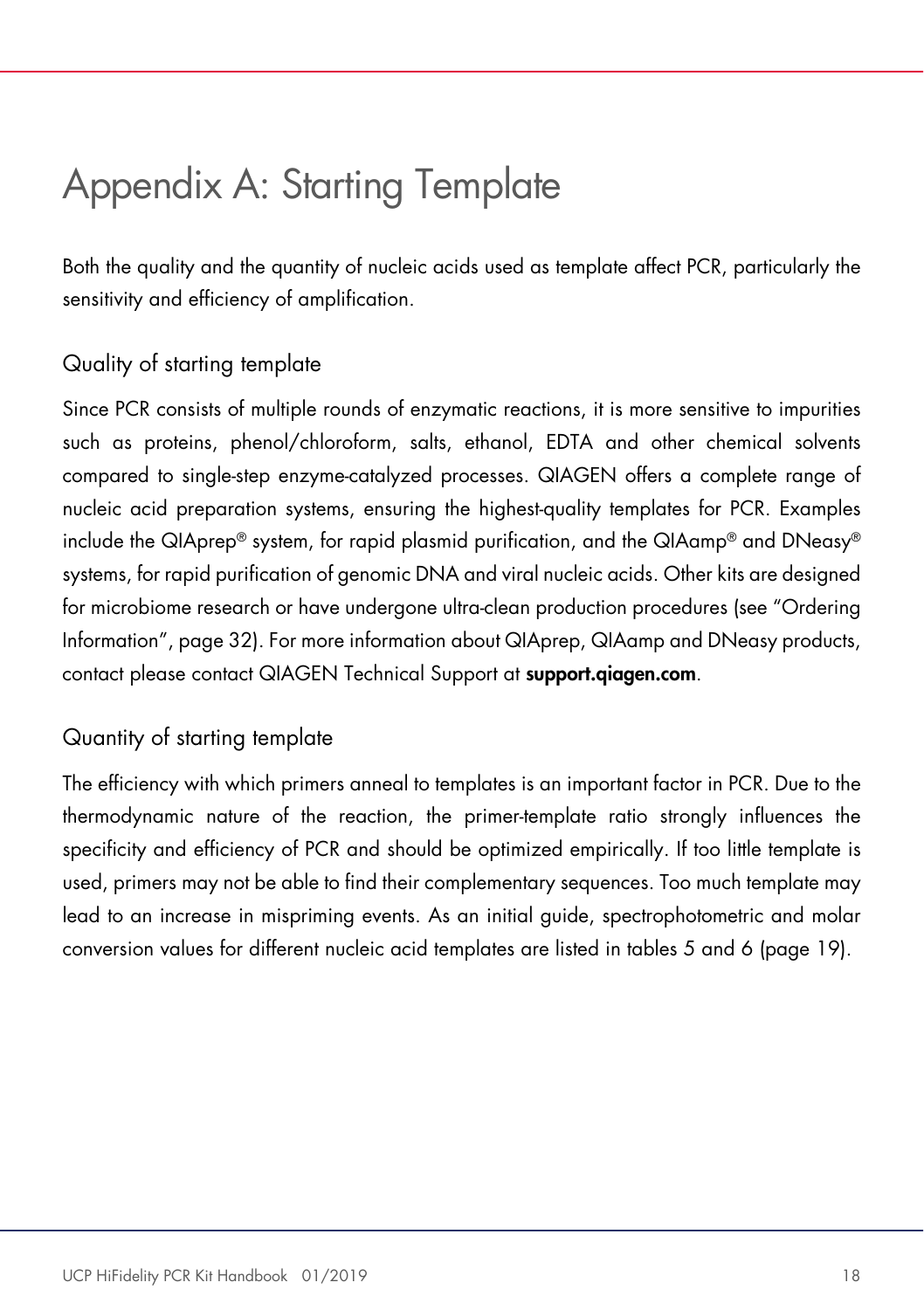| $A_{260}$ unit*     | Concentration (µg/ml) |
|---------------------|-----------------------|
| Double-stranded DNA | 50                    |
| Single-stranded DNA | 33                    |
| Single-stranded RNA | 40                    |

<span id="page-18-0"></span>Table 5. Spectrophotometric conversions for nucleic acid templates

\*Absorbance at  $260 \text{ nm} = 1$ .

#### Table 6. Molar conversions for nucleic acid templates

| Nucleic acid            | <b>Size</b>          | pmol/µg              | Molecules/µg         |
|-------------------------|----------------------|----------------------|----------------------|
| 1 kb DNA                | 1000 bp              | 1.52                 | $9.1 \times 10^{11}$ |
| pUC19 DNA               | 2686 bp              | 0.57                 | $3.4 \times 10^{11}$ |
| pTZ18R DNA              | 2870 bp              | 0.54                 | $3.2 \times 10^{11}$ |
| pBluescript II DNA      | 2961 bp              | 0.52                 | $3.1 \times 10^{11}$ |
| Lambda DNA              | 48,502 bp            | 0.03                 | $1.8 \times 10^{10}$ |
| Average mRNA            | 1930 bp              | 1.67                 | $1.0 \times 10^{12}$ |
| <b>Genomic DNA</b>      | <b>Size</b>          | pmol/pg              | Molecules/µg         |
| Escherichia coli        | $4.7 \times 10^{6*}$ | $3.0 \times 10^{-4}$ | $1.8 \times 10^{8}$  |
| Drosophila melanogaster | $1.4 \times 10^{8*}$ | $1.1 \times 10^{-5}$ | 6.6 x $10^{5}$       |
| Mus musculus (mouse)    | $2.7 \times 10^{9*}$ | $5.7 \times 10^{-7}$ | $3.4 \times 10^{5}$  |
| Homo sapiens (human)    | $3.3 \times 10^{9*}$ | $4.7 \times 10^{-7}$ | $2.8 \times 10^{5}$  |

\* Base pairs in haploid genome.

† For single-copy genes.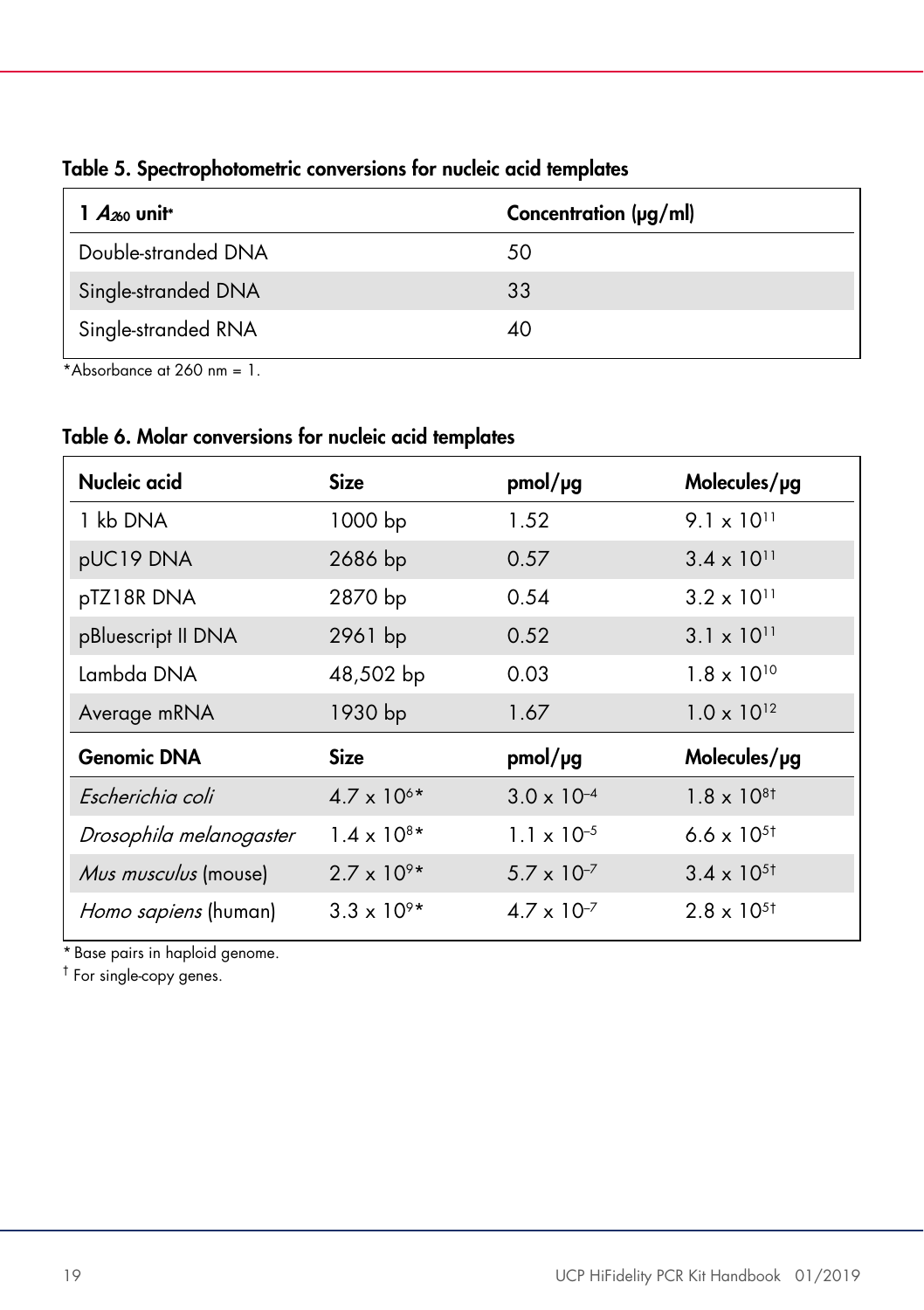## <span id="page-19-0"></span>Appendix B: Primer Design, Concentration and Storage

#### Designing primers

When designing primers for multiplex PCR, note the following points:

- Avoid complementarity of 2 or 3 bases at the 3' ends of primer pairs to reduce primer-dimer formation
- Avoid mismatches between the 3' end of the primer and the target template sequence
- Avoid runs of 3 or more G and/or C bases at the 3' end
- Avoid complementary sequences within primers and between primer pairs
- Ensure primers are unique to your template sequence. Check similarity to other known sequences with BLAST® (www.ncbi.nlm.nih.gov/blast/Blast.cgi).
- Commercially available computer software (e.g., OLIGO 6) or web-based tools such as Primer3 (frodo.wi.mit.edu/primer3/) can be used for primer design.

Annealing temperatures

If necessary, perform a gradient PCR to determine the optimal annealing temperature. Otherwise, use the recommendations in Table 7.

#### Table 7. Recommended annealing temperatures for multiplex PCR

| Lowest primer $T_m$ | <b>Annealing temperature</b>                                |
|---------------------|-------------------------------------------------------------|
| $<60^{\circ}C$      | Perform gradient PCR over the range of<br>$48-60^{\circ}$ C |
| $60-66^{\circ}$ C   | $53 - 63^{\circ}$ C                                         |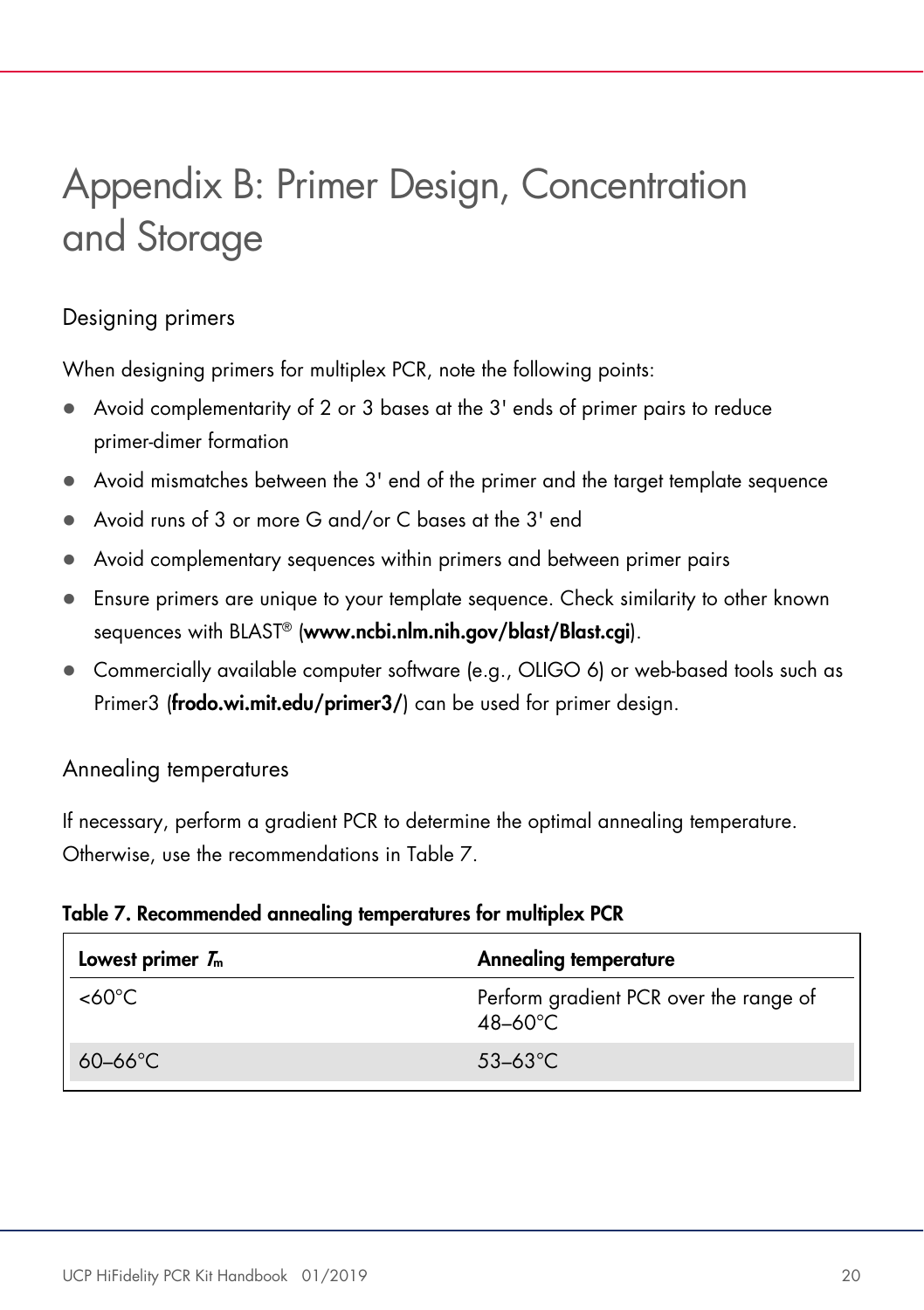### Distinguishing individual PCR products

Depending on the method of detection, primers should be chosen so that the corresponding PCR products can be easily distinguished from one another (e.g., through size differences), by using primers labeled with different fluorescent dyes or by other appropriate detection procedures.

#### Successful PCRs

Prerequisites for successful PCR include the design of optimal primer pairs, the use of appropriate primer concentrations and the correct storage of primer solutions. Some general guidelines are given in Table 8 (below).

| Feature          | <b>Description</b>                                                                                                                                                                                                                                                                                                                                                   |
|------------------|----------------------------------------------------------------------------------------------------------------------------------------------------------------------------------------------------------------------------------------------------------------------------------------------------------------------------------------------------------------------|
| Length           | 18-30 nucleotides                                                                                                                                                                                                                                                                                                                                                    |
| G/C content      | $40 - 60%$                                                                                                                                                                                                                                                                                                                                                           |
| $\mathcal{I}$ m: | Simplified formula for estimating melting temperature (7m)                                                                                                                                                                                                                                                                                                           |
|                  | $T_m = 2^{\circ}C \times (A+T) + 4^{\circ}C \times (G+C)$                                                                                                                                                                                                                                                                                                            |
|                  | Whenever possible, design primer pairs with similar 7m values.<br>Optimal PCR annealing temperatures may be above or below the<br>estimated 7m. As a starting point, use an annealing temperature 5°C<br>below Tm. Functionality and specificity of all primer pairs should be<br>checked in individual reactions before combining them in a multiplex<br>PCR assay. |

|  | Table 8. Guidelines for designing, handling and storing primers |  |  |
|--|-----------------------------------------------------------------|--|--|
|  |                                                                 |  |  |

Table continues on next page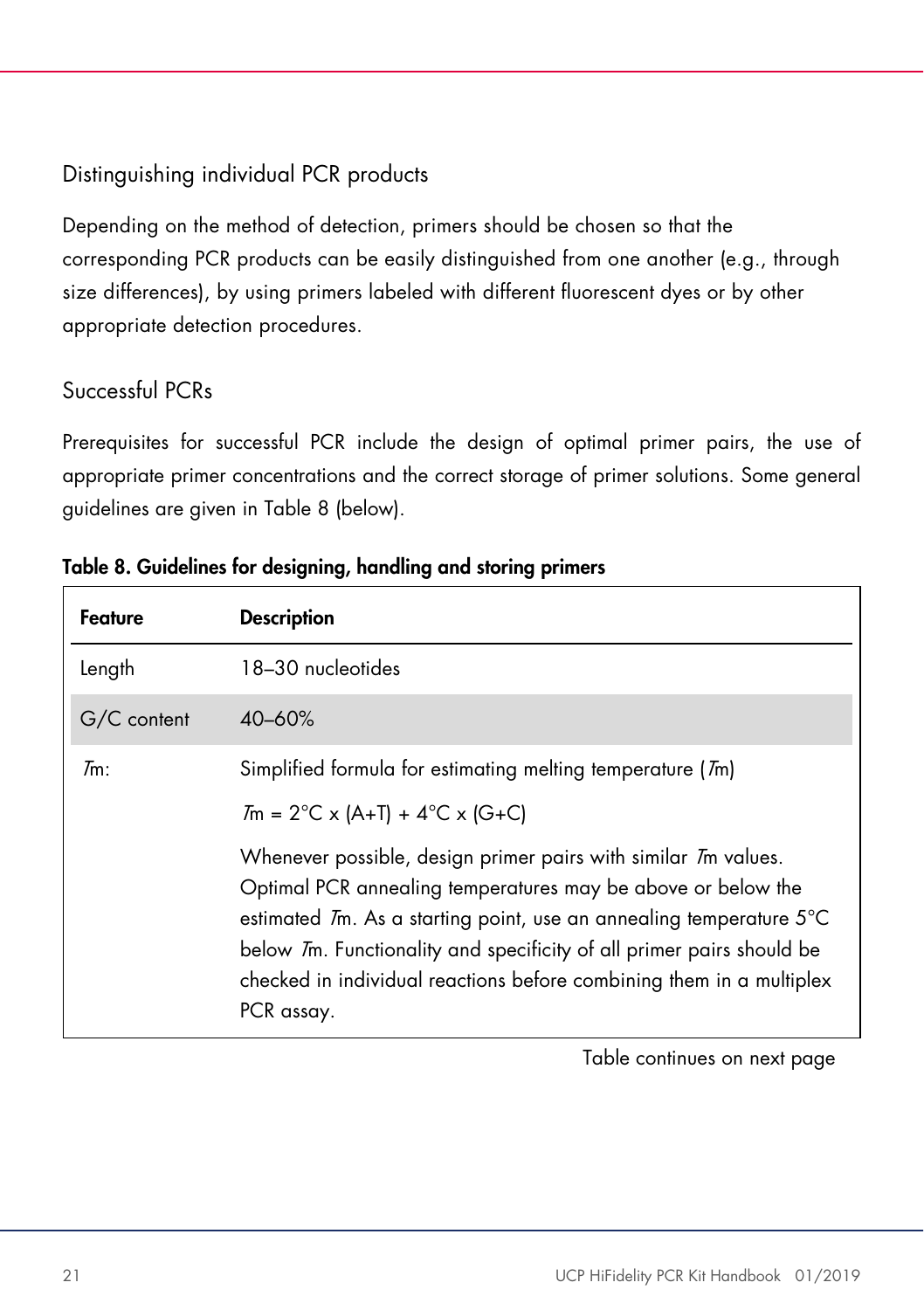Table continued from previous page

| <b>Feature</b> | <b>Description</b>                                                                                                                                                                                                                                                                                                                                                        |
|----------------|---------------------------------------------------------------------------------------------------------------------------------------------------------------------------------------------------------------------------------------------------------------------------------------------------------------------------------------------------------------------------|
| Location       | If detecting mRNA after conversion into cDNA, design primers so that<br>a half of the primer hybridizes to the 3' end of one exon and the<br>other half to the 5' end of the adjacent exon (see Figure 2A, page<br>24). Primers will anneal to cDNA synthesized from spliced mRNAs,<br>but not to genomic DNA. Thus, amplification of contaminating DNA<br>is eliminated. |
|                | Alternatively, PCR primers should be designed to flank a region that<br>contains at least one intron (see Figure 2B, page 24). Products<br>amplified from cDNA (no introns) will be smaller than those amplified<br>from genomic DNA (containing introns). Size difference in products is<br>used to detect the presence of contaminating DNA.                            |
|                | If only the mRNA sequence is known, choose primer annealing sites<br>that are at least 300-400 bp apart. It is likely that fragments of this<br>size from eukaryotic DNA contain splice junctions. As explained in<br>the previous point and Figure 2B (page 24), such primers can be<br>used to detect DNA contamination.                                                |
| Sequence       | Avoid complementarity of two or more bases at the 3' ends of primer<br>pairs, to reduce primer-dimer formation.                                                                                                                                                                                                                                                           |
|                | Avoid mismatches between the 3' end of the primer and the target-<br>template sequence.                                                                                                                                                                                                                                                                                   |
|                | Avoid runs of three or more G or C nucleotides at the 3' end.                                                                                                                                                                                                                                                                                                             |
|                | Avoid a 3'- end T. Primers with a T at the 3' end have a greater<br>tolerance of mismatch.                                                                                                                                                                                                                                                                                |
|                | Avoid complementary sequences within a primer sequence and<br>between the primers of a primer pair.                                                                                                                                                                                                                                                                       |
|                | Commercially available computer software can be used for<br>primer design.                                                                                                                                                                                                                                                                                                |

Table continues on next page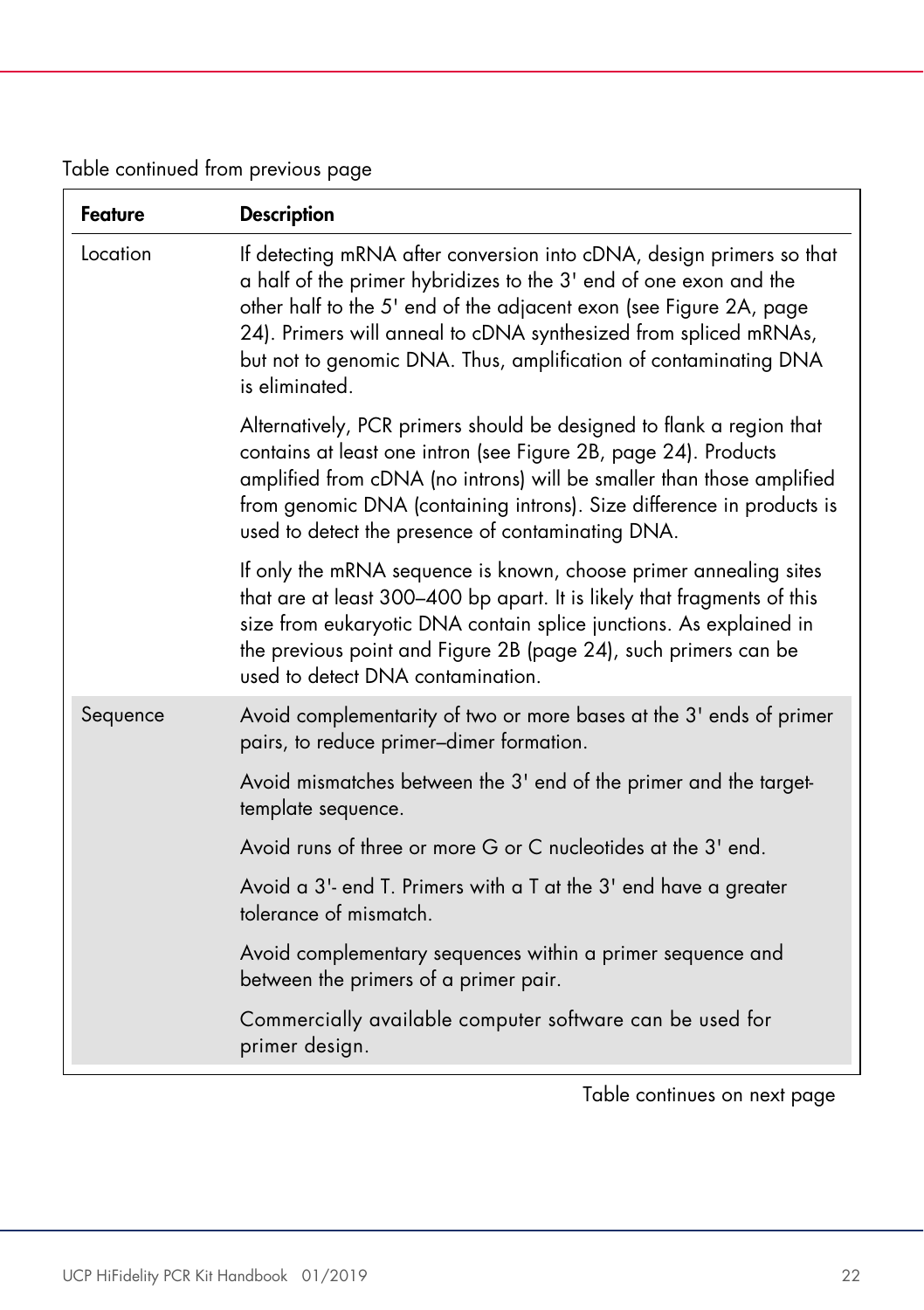| Table continued from previous page |  |  |  |
|------------------------------------|--|--|--|
|------------------------------------|--|--|--|

| Feature       | <b>Description</b>                                                                                                                                        |         |                                          |                                                                               |  |  |
|---------------|-----------------------------------------------------------------------------------------------------------------------------------------------------------|---------|------------------------------------------|-------------------------------------------------------------------------------|--|--|
| Concentration | Spectrophotometric conversion for primers:<br>1 A260 unit ≡ 20-30 µg/ml<br>Molar conversions:                                                             |         |                                          |                                                                               |  |  |
|               | Primer<br>length                                                                                                                                          | pmol/µg | 12.5 pmol<br>$(0.25 \mu M)$ in<br>25 µl) | 10 pmol<br>$(0.25 \mu M)$ in<br>$20 \mu$                                      |  |  |
|               | 18 <sub>mer</sub>                                                                                                                                         | 168     | 37 ng                                    | 30 <sub>ng</sub>                                                              |  |  |
|               | 20 <sub>mer</sub>                                                                                                                                         | 152     | $42$ ng                                  | 34 <sub>ng</sub>                                                              |  |  |
|               | 25mer                                                                                                                                                     | 121     | 52 <sub>ng</sub>                         | 41 <sub>ng</sub>                                                              |  |  |
|               | 30 <sub>mer</sub>                                                                                                                                         | 101     | $62$ ng                                  | 50 <sub>ng</sub>                                                              |  |  |
|               | Use $0.25-1.0$ $\mu$ M of each primer in PCR. For most applications, a primer concentration<br>of 0.25 µM will be optimal.                                |         |                                          |                                                                               |  |  |
| Storage       |                                                                                                                                                           |         |                                          | Lyophilized primers should be dissolved in a small volume of TE buffer (10 mM |  |  |
|               | Tris, 0.1 mM EDTA, pH 8.0) to make a concentrated stock solution. Prepare                                                                                 |         |                                          |                                                                               |  |  |
|               | small aliquots of working solutions containing 10 pmol/ul to avoid repeated<br>thawing and freezing. For microbiome studies, dissolving in DNA-free water |         |                                          |                                                                               |  |  |
|               | should be considered to prevent DNA intake into the TE buffer used.                                                                                       |         |                                          |                                                                               |  |  |
|               | Store all primer solutions at $-30$ to $-15^{\circ}$ C.                                                                                                   |         |                                          |                                                                               |  |  |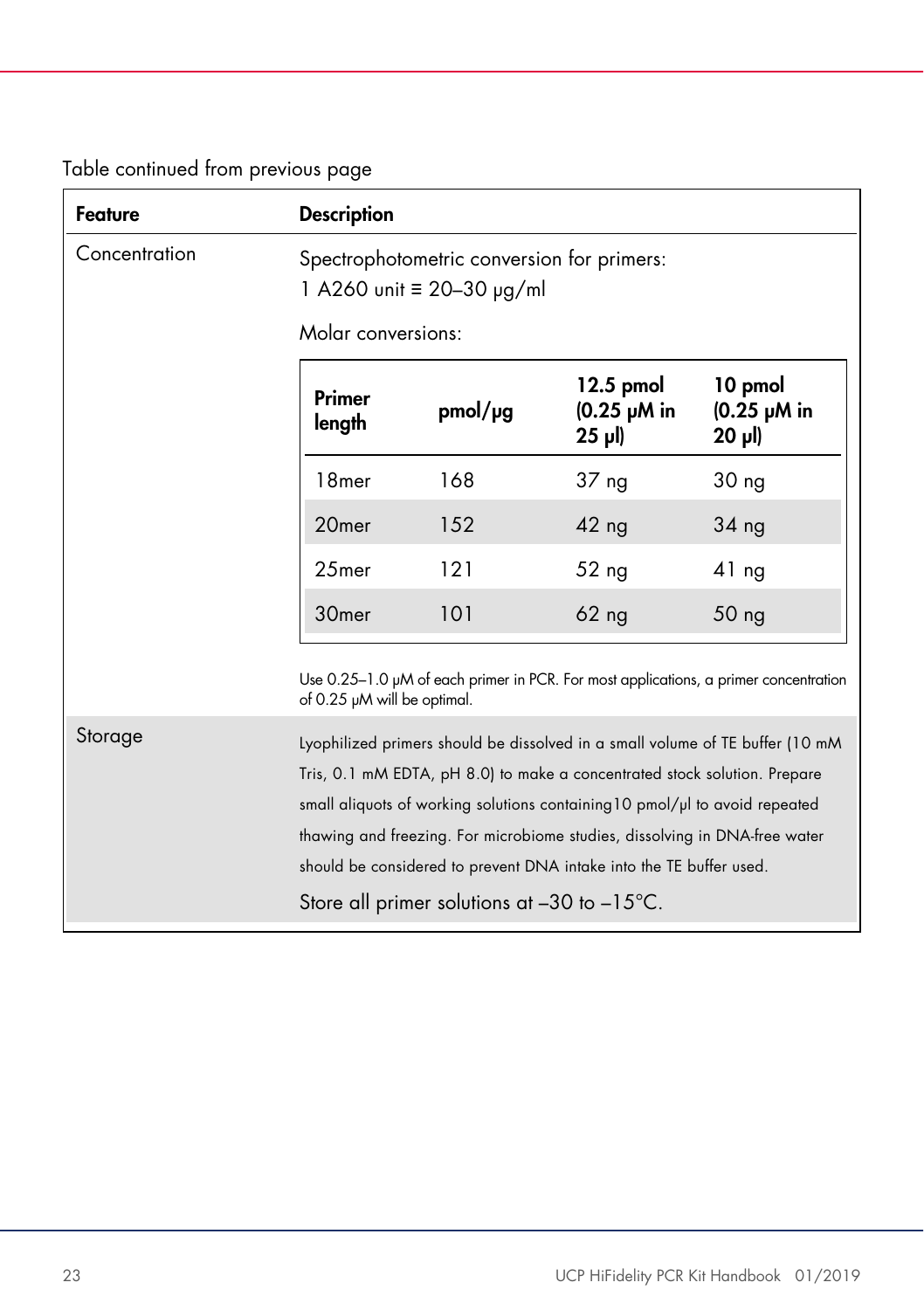

<span id="page-23-0"></span>Figure 2. Designing primers for PCR. Primer is designed to (A) eliminate or (B) detect amplification from contaminating genomic DNA.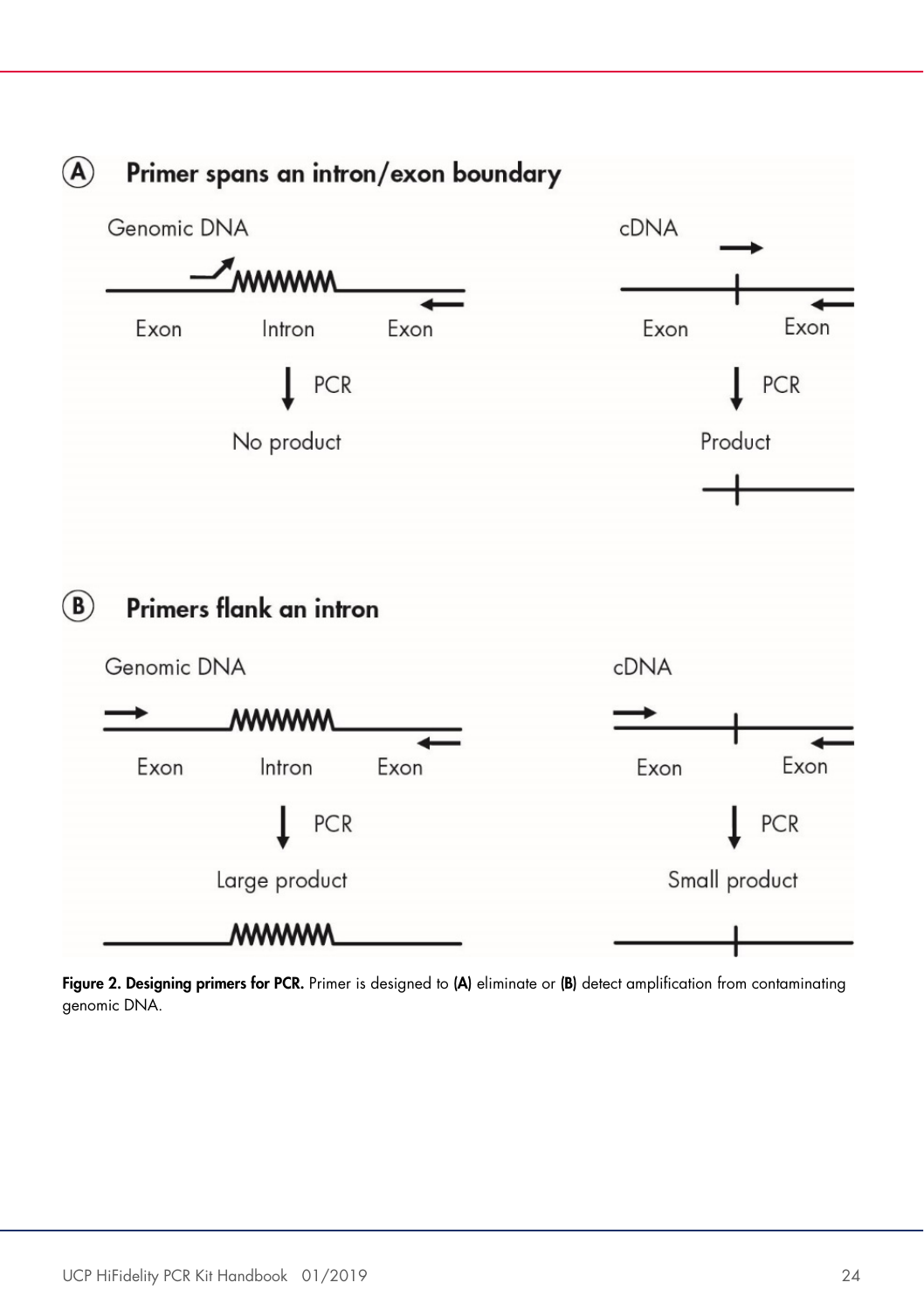#### Degenerate PCR primers

Occasionally, the exact nucleotide sequence of the target-template DNA will not be known – for instance, when it has been deduced from an amino acid sequence or when a family of closely related sequences is to be amplified. To amplify such templates using PCR, degenerate primers can be used. These are actually mixtures of several primers, the sequences of which differ at the positions that correspond to the uncertainties in the template sequence.

Hot-start PCR, as enabled by the UCP PCR Kit, often improves amplification specificity in PCR using degenerate primers by reducing the formation of nonspecific PCR products and primer– dimers. Table 9 (below) gives recommendations for optimizing PCR using degenerate primers. To help determine the best location for degenerate primers, Table 10 (page [26\)](#page-25-0) lists the codon redundancy of each amino acid.

|                           | <b>Description</b>                                                                                                                                                                                                         |
|---------------------------|----------------------------------------------------------------------------------------------------------------------------------------------------------------------------------------------------------------------------|
| Sequence                  | Avoid degeneracy in the 3 nucleotides at the 3' end. If possible, use<br>Met- or Trp-encoding triplets at the 3' end.                                                                                                      |
|                           | To increase primer-template binding efficiency, reduce degeneracy<br>by allowing mismatches between the primer and template, especially<br>towards the 5' end (but not at the 3' end).                                     |
|                           | Try to design primers with less than 4-fold degeneracy at any given<br>position.                                                                                                                                           |
| <b>PCR</b> conditions     | When optimizing two-step PCR using degenerate primers, modify<br>PCR conditions in the following order:                                                                                                                    |
| Primer<br>concentration   | First try a primer concentration of 0.25 $\mu$ M. If this primer concentration<br>results in poor PCR amplification, increase the primer concentration in<br>increments of 0.2 µM until satisfactory results are obtained. |
| Template<br>concentration | Increase starting template amount (up to $1 \mu g$ ).                                                                                                                                                                      |

Table 9. Guidelines for the design and use of degenerate primers

Table continues on next page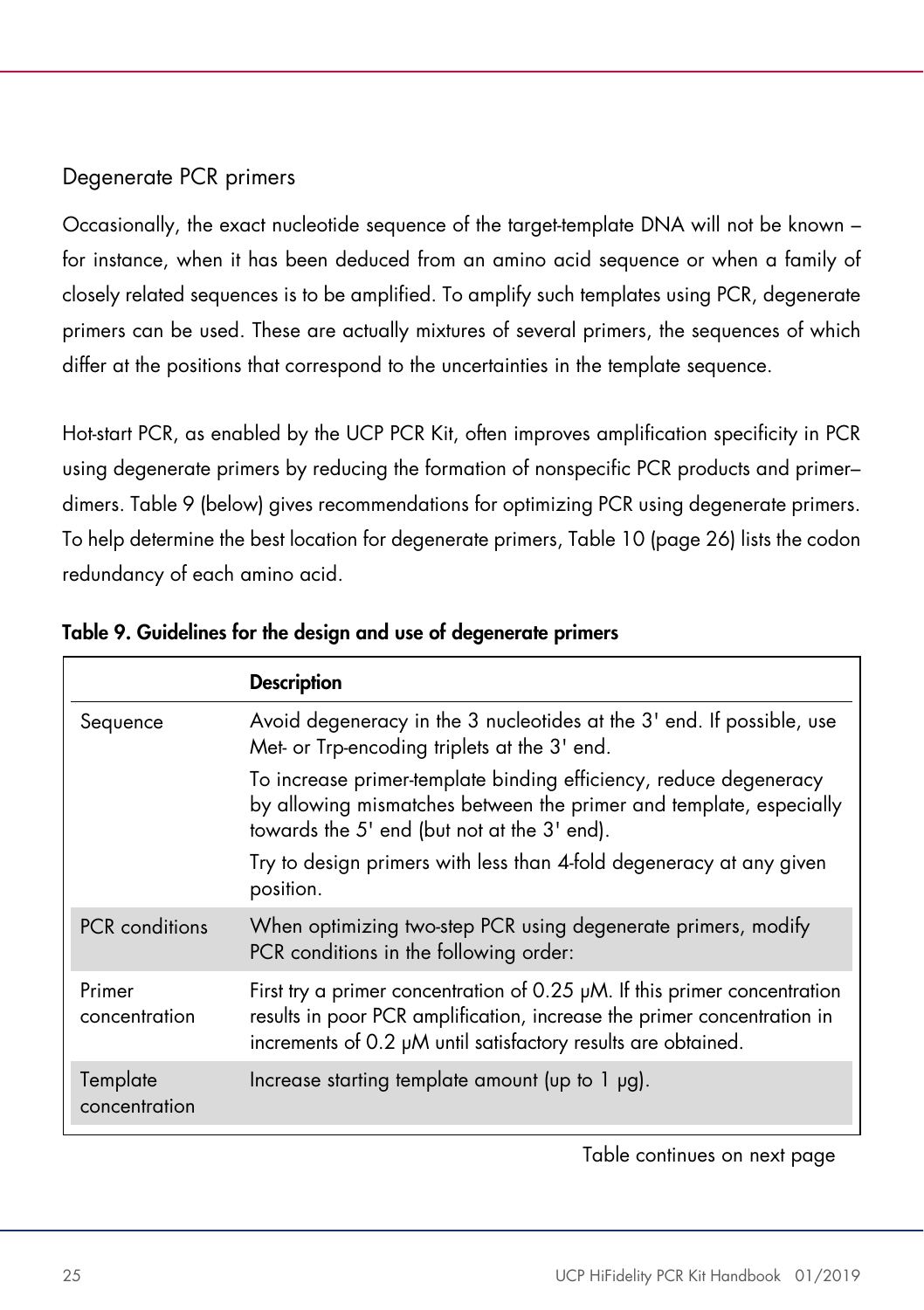Table continued from previous page

|                          | <b>Description</b> |                                                                                                       |                                                   |                                          |  |  |
|--------------------------|--------------------|-------------------------------------------------------------------------------------------------------|---------------------------------------------------|------------------------------------------|--|--|
| Annealing<br>temperature |                    | Reduce annealing temperature in steps of $2^{\circ}$ C.                                               |                                                   |                                          |  |  |
| Concentration            |                    | Spectrophotometric conversion for primers:<br>1 A260 unit $\equiv$ 20-30 µg/ml.<br>Molar conversions: |                                                   |                                          |  |  |
|                          | Primer<br>length   | pmol/pg                                                                                               | 12.5 pmol<br>$(0.25 \mu M)$ in<br>$25 \text{ pl}$ | 10 pmol<br>$(0.25 \mu M)$ in<br>$20 \mu$ |  |  |
|                          | 18 <sub>mer</sub>  | 168                                                                                                   | 37 <sub>ng</sub>                                  | 30 <sub>ng</sub>                         |  |  |
|                          | 20 <sub>mer</sub>  | 152                                                                                                   | $42$ ng                                           | 34 ng                                    |  |  |
|                          | 25mer              | 121                                                                                                   | 52 <sub>ng</sub>                                  | $41$ ng                                  |  |  |
|                          | 30 <sub>mer</sub>  | 101                                                                                                   | $62$ ng                                           | 50 <sub>ng</sub>                         |  |  |

### <span id="page-25-0"></span>Table 10. Codon redundancy

| Amino acid                                  | Number of codons |
|---------------------------------------------|------------------|
| Met, Trp                                    |                  |
| Cys, Asp, Glu, Phe, His, Lys, Asn, Gln, Tyr |                  |
| lle                                         | 3                |
| Ala, Gly, Pro, Thr, Val                     | 4                |
| Leu, Arg, Ser                               | 6                |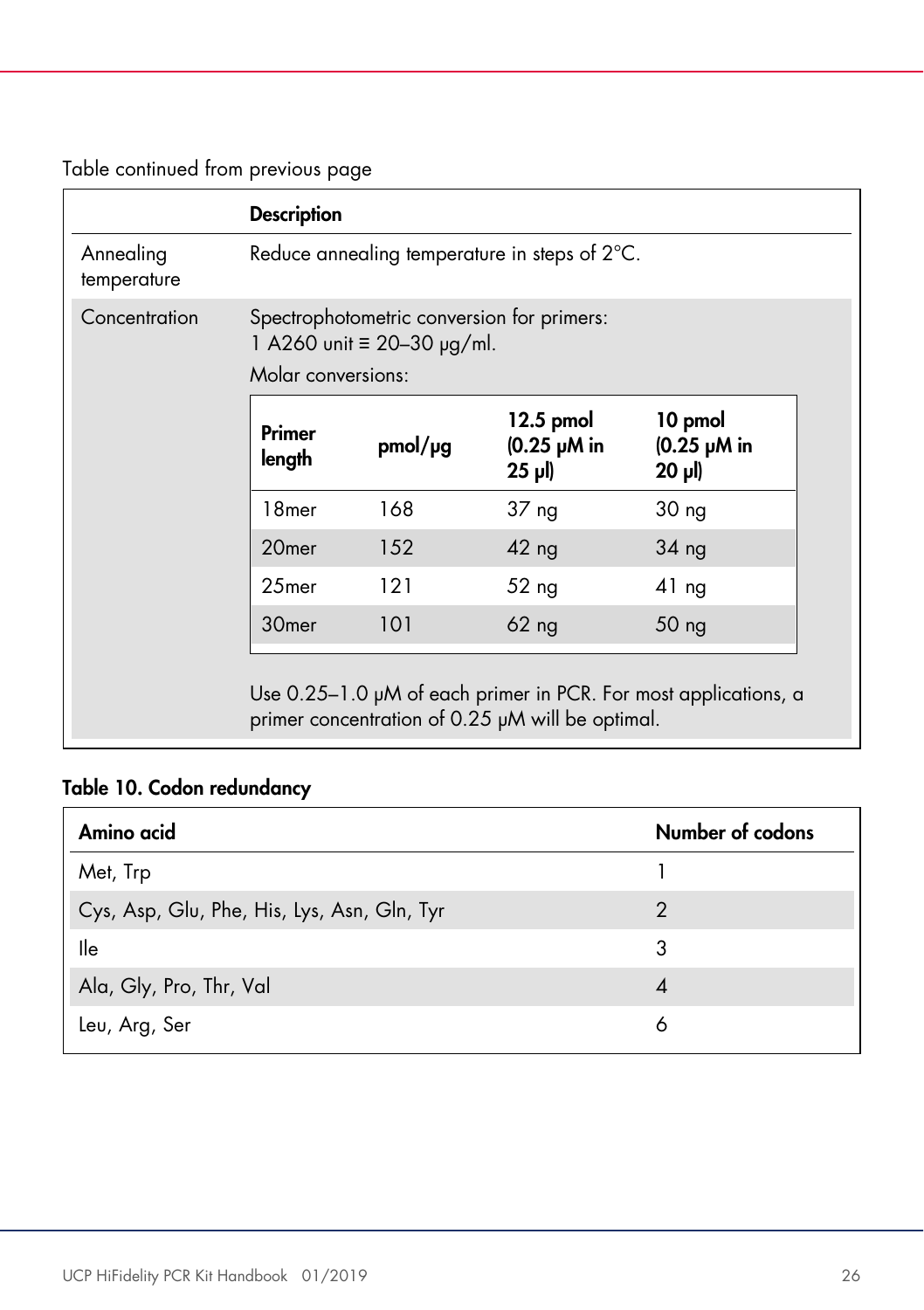### <span id="page-26-0"></span>Appendix C: Sensitive PCR Assays

PCR can be performed to amplify and detect just a single copy of a nucleic acid sequence. However, amplification of such a low number of target sequences is often limited by the generation of nonspecific PCR products and primer-dimers. The combination of DNA polymerase and PCR buffer in the UCP master mix increases specificity both at the start of and during PCR. Thus, the UCP master mix is well suited to such challenging and highly sensitive PCR assays.

#### Touchdown PCR

Touchdown PCR uses a cycling program with varying annealing temperatures. It is a useful method for increasing the specificity of PCR. The annealing temperature in the initial PCR cycle should be  $5-10^{\circ}$ C above the  $T_m$  of the primers. In subsequent cycles, the annealing temperature is decreased in increments of 1–2°C per cycle until a temperature is reached that is equal to the  $T<sub>m</sub>$  of the primers or 2-5°C below it. Touchdown PCR enhances the specificity of the initial primer-template duplex formation and hence the specificity of the final PCR product. To program your thermal cycler for touchdown PCR, refer to the manufacturer's instructions.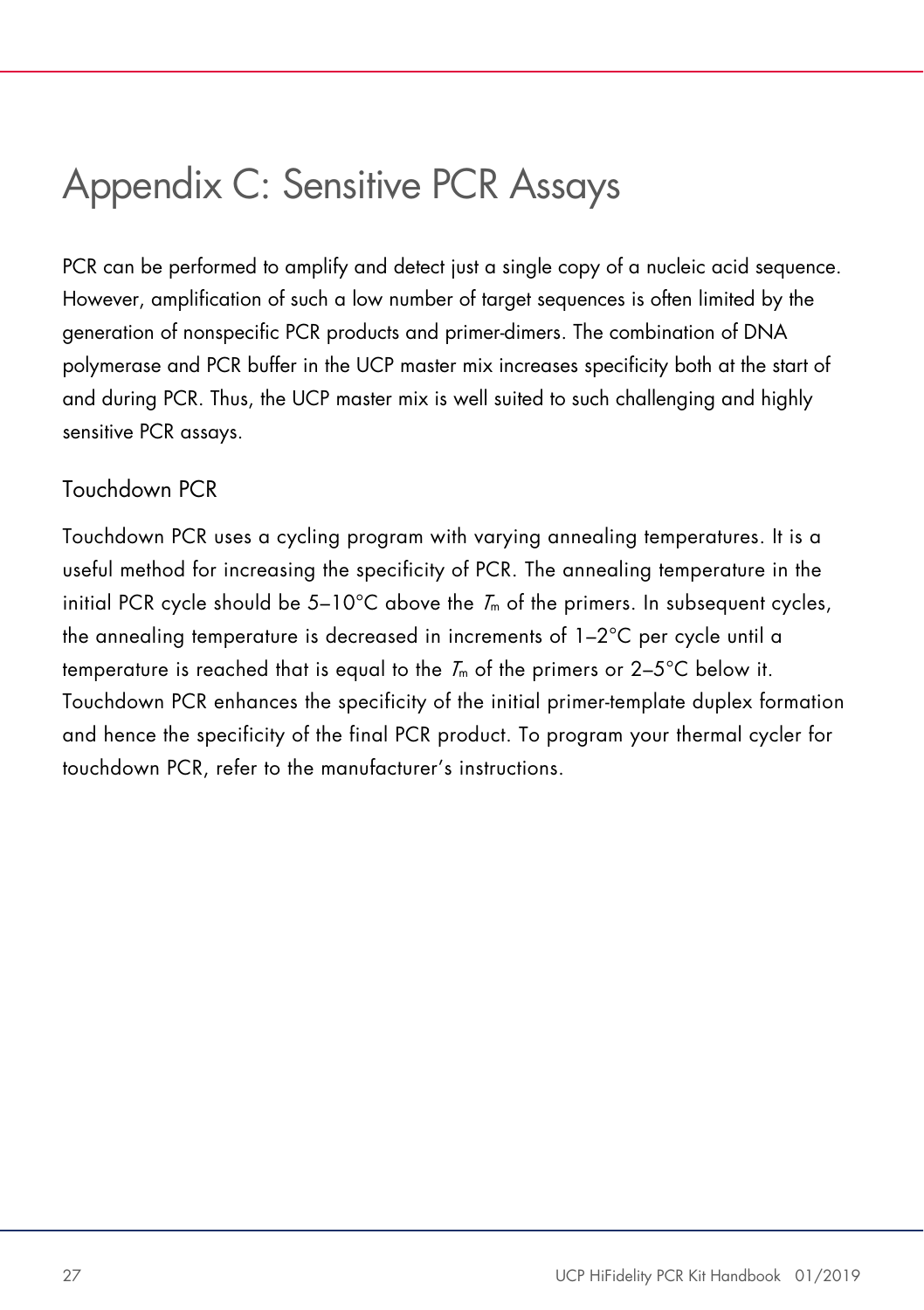### <span id="page-27-0"></span>Appendix D: Colony PCR

Colony PCR is a useful tool to be used during molecular cloning to verify integration of the insert into the plasmid backbone. The advantage is, that transformed  $E.$  coli colonies can be analyzed quickly while a liquid culture is prepared from this colony in parallel. A standard protocol for colony PCR is described below. For more information please refer to standard literature (e.g., Molecular Cloning: A Laboratory Manual, by Sambrook et al.).

- 1. Transform your ligation, mutagenesis reaction or sample into competent *E. coli* cells and perform selection using LB-agar plates with appropriate selection antibiotic at 37°C for at least 16 h.
- 2. On the next day, prepare PCR reaction strips with 10 µl PCR-grade water per tube.
- 3. Use a sterile pipette tip to remove part of the colony from the plate. Take care not to carry over LB-agar.
- 4. Swirl the tip briefly in one PCR tube containing water, and then immediately transfer the tip to an appropriate culture tube containing at least 2 ml of growth medium with the respective selection antibiotic.
- 5. After all colonies have been sampled and appropriate control reactions have been prepared (e.g., NTC, vector of origin as positive control), add 12.5 µl master mix and primers as described below (Table 11).

#### Table 11. Reaction setup for resuspended colonies

| Component                             |           | Volume/reaction Final concentration |
|---------------------------------------|-----------|-------------------------------------|
| UCP HiFidelity Master Mix, 2x         | $12.5$ pl | 1x                                  |
| 20x primer mix*                       | $1.25$ pl | $0.25$ µM for each primer           |
| UCP water                             | Variable  |                                     |
| Optional: UCP master mix tracer, 125x | $0.1$ pl  | $\mathsf{I}\mathsf{x}$              |
| Template suspension (added at step 4) | ار 10     | Variable                            |
| Total reaction volume                 | $25$ µ    |                                     |

\* A 20x primer mix consists of 5 μM forward primer and 5 μM reverse primer in DNA-free TE buffer or UCP water for each target. Up to 3 primer pairs can be used with this master mix in one reaction.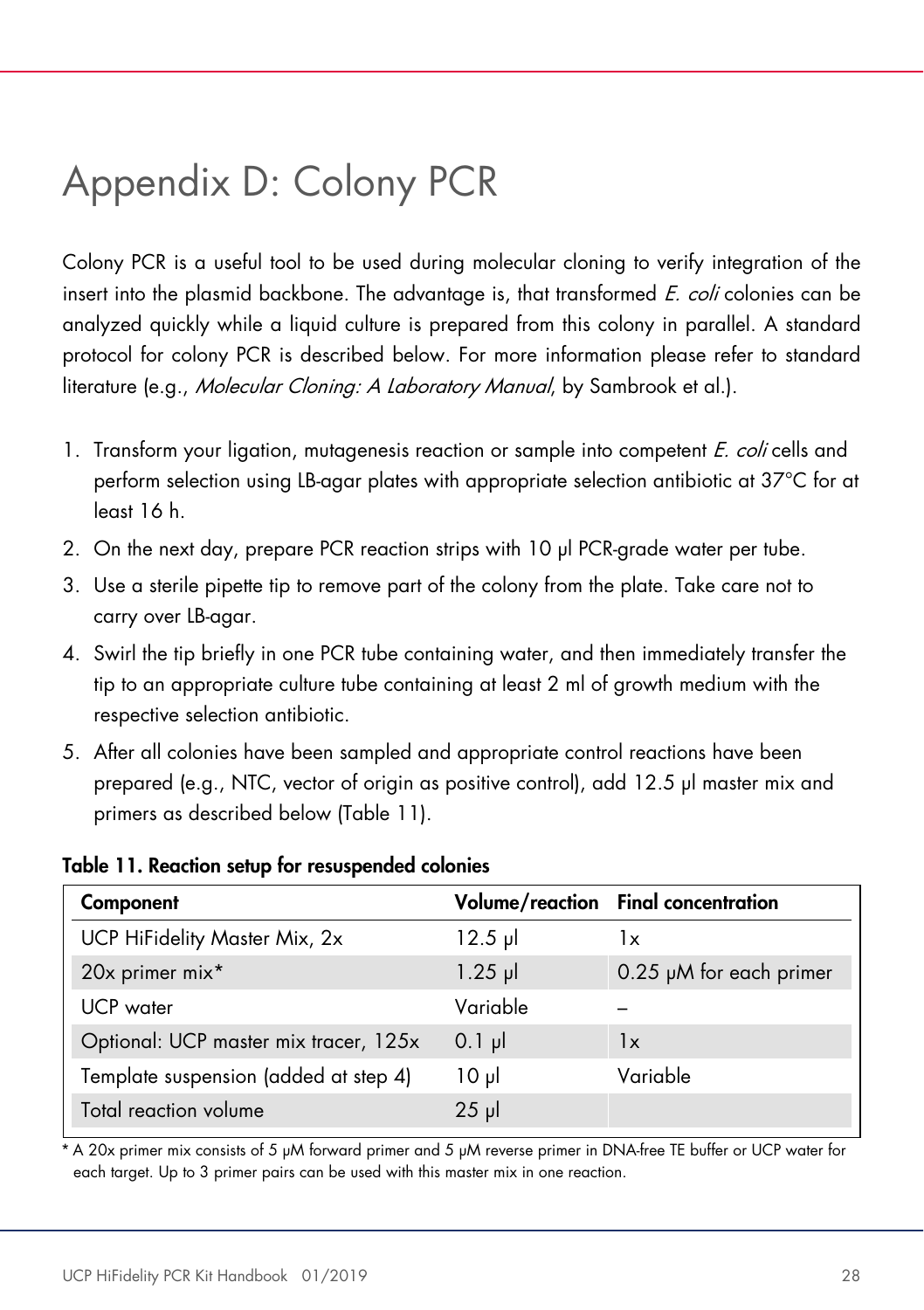6. Close the PCR tubes and cycle as indicated below. Note that a longer initial denaturation step was added to sufficiently release bacterial DNA from the cells.

| <b>Step</b>               | Time             | <b>Temperature</b> | <b>Comments</b>                                                                                                                                    |
|---------------------------|------------------|--------------------|----------------------------------------------------------------------------------------------------------------------------------------------------|
| Initial PCR<br>activation | 3 min            | 9.5 $\degree$ C    | This heating step activates the DNA polymerase.                                                                                                    |
| 3-step cycling            |                  |                    |                                                                                                                                                    |
| Denaturation              | 10 <sub>s</sub>  | 98°C               | Do not exceed this temperature.                                                                                                                    |
| Annealing                 | 10 <sub>s</sub>  | $61^{\circ}$ C     | Approximately 3°C above <i>T</i> m of primers.                                                                                                     |
| <b>Extension</b>          | $1.5 \mathrm{s}$ | $72^{\circ}$ C     | For PCR products up to 1000 bp, an extension<br>time of 15 s is sufficient. For bigger amplicons<br>an extension time of 15-30 s/kb shall be used. |
| Final extension           | 2 min            | $72^{\circ}$ C     |                                                                                                                                                    |
| Number of<br>cycles       | ≤40              |                    | The optimal cycle number depends on the<br>amount of template and the abundance of<br>the target.                                                  |

Table 12. UCP HiFidelity PCR Kit cycling conditions for colony PCR

7. After PCR is finished, analyze the results using the QIAxcel® Advanced System (cat. no. 9002123) or by gel-based analysis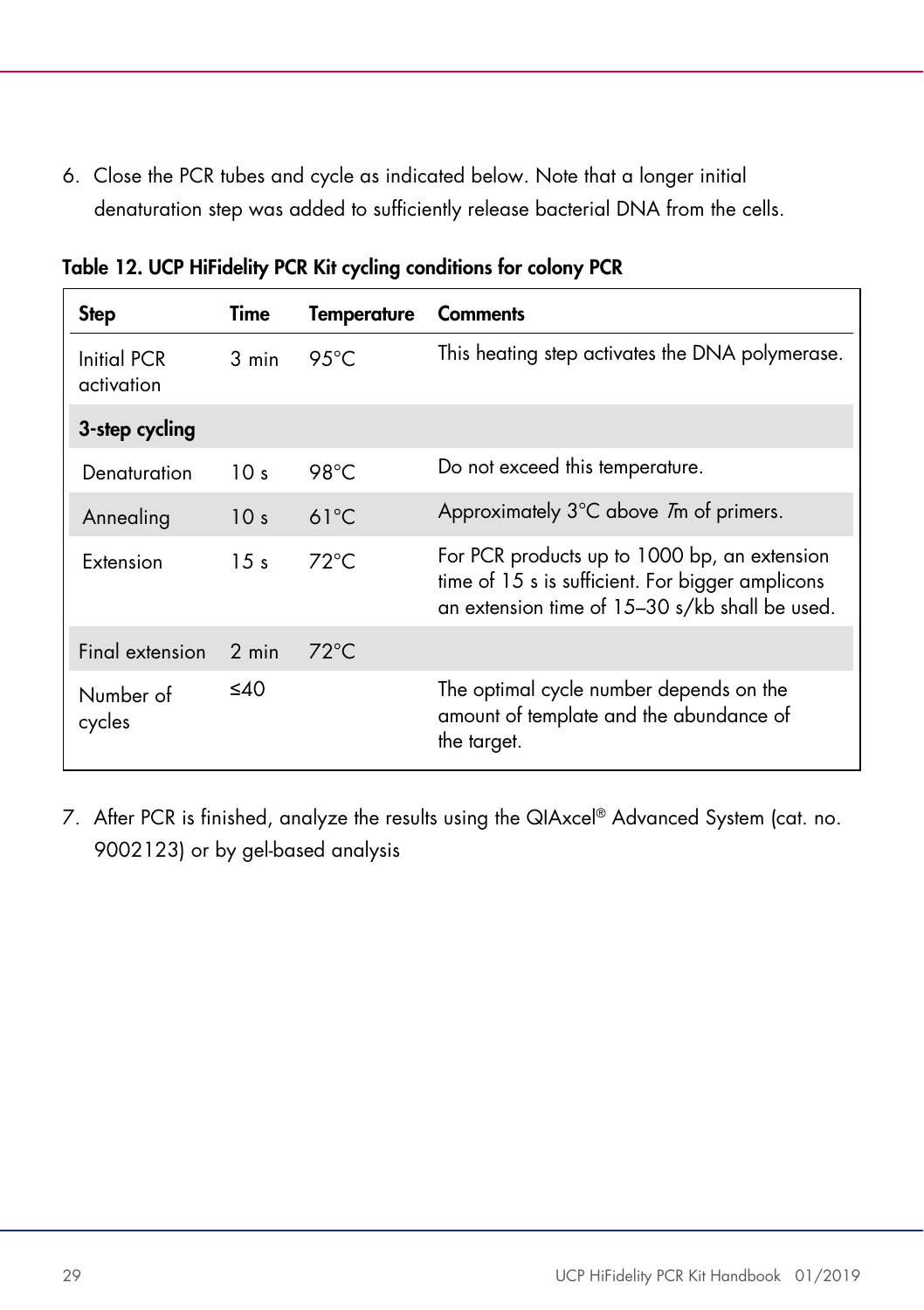### <span id="page-29-0"></span>Appendix E: Purification of PCR Products

After amplification, the PCR sample contains a complex mixture of specific PCR products and residual reaction components such as primers, unincorporated nucleotides, enzymes, salts, mineral oil and possibly nonspecific amplification products. Before the specific PCR products can be used in subsequent experiments, it is often necessary to remove these contaminants.

The QIAquick® and MinElute® systems offer a quick and easy method for purifying the final PCR products. For more information about QIAquick or MinElute products, please visit www.qiagen.com.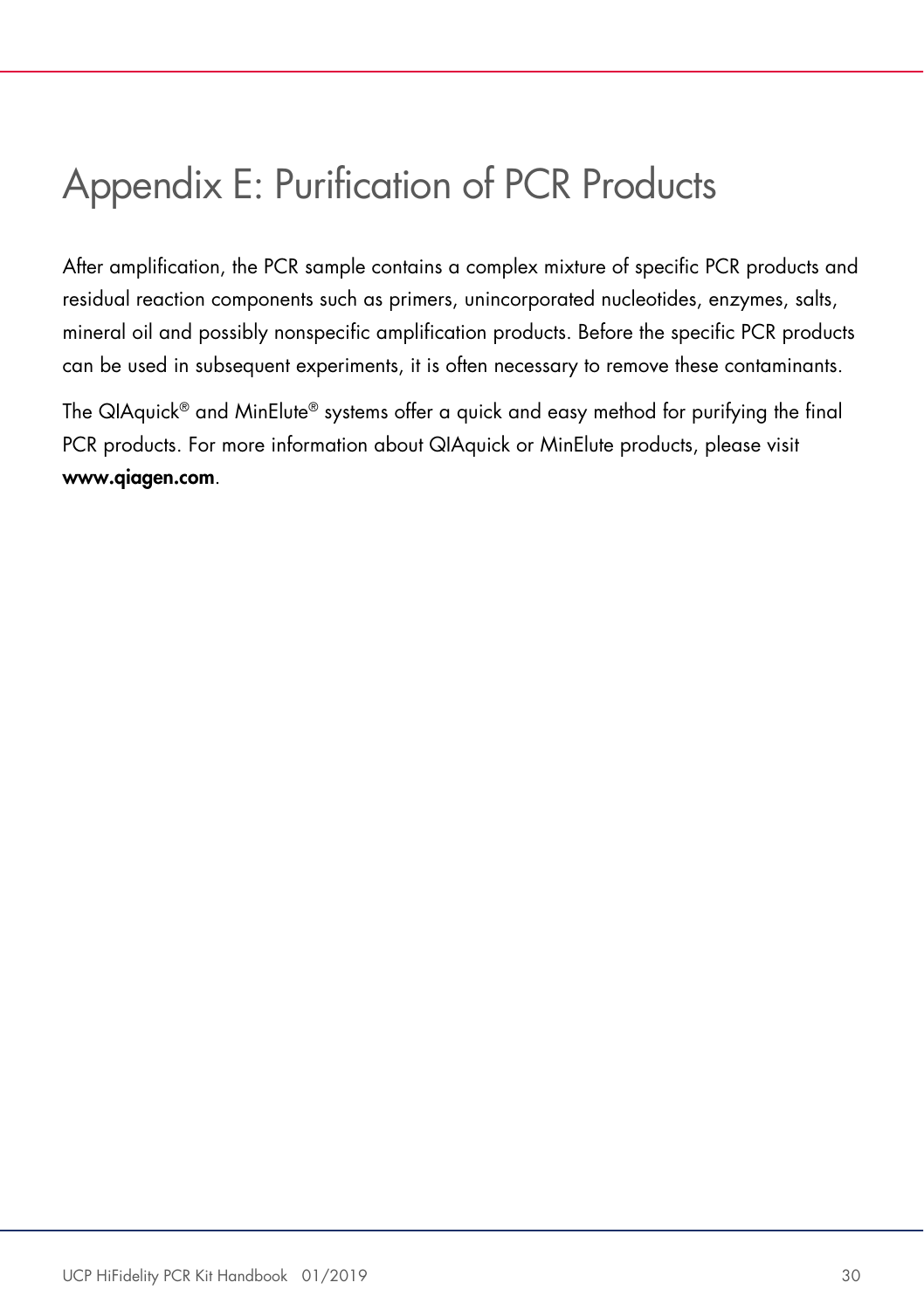## <span id="page-30-0"></span>Appendix F: Controlling Contamination

### General control of nucleic acid contamination

It is extremely important to include at least one negative control in every round of PCR. This control contains no added template nucleic acid, thus allowing detection of possible contamination of the reaction components.

#### General physical precautions

Separate the working areas for setting up PCR amplifications and for RNA and DNA handling, including the addition of starting template, PCR product analysis or plasmid preparation. Ideally, use separate rooms.

Use a separate set of pipettes for the PCR master mix. Use of pipette tips with hydrophobic filters is strongly recommended.

Prepare and freeze small aliquots of primer solutions. Use of DNA-free water is strongly recommended.

In case of contamination, laboratory benches, apparatus and pipettes can be decontaminated by cleaning them with 10% (v/v) commercial bleach solution. Afterwards, the benches and pipettes should be rinsed with distilled water.

For 16S or 18S PCR amplification reactions, we recommend setting up in UV cabinets. All surfaces should be UV decontaminated prior to working. All used accessories – for instance, pipettes, racks and PCR disposables – should be dedicated to this particular use and should remain in the PCR cabinet. Please refer to standard publications for further recommendations.

#### General chemical precautions

PCR stock solutions can also be decontaminated using UV light. However, this method is laborious, and its efficiency is difficult to control and cannot be guaranteed. We recommend storing solutions in small aliquots and using fresh aliquots for each PCR.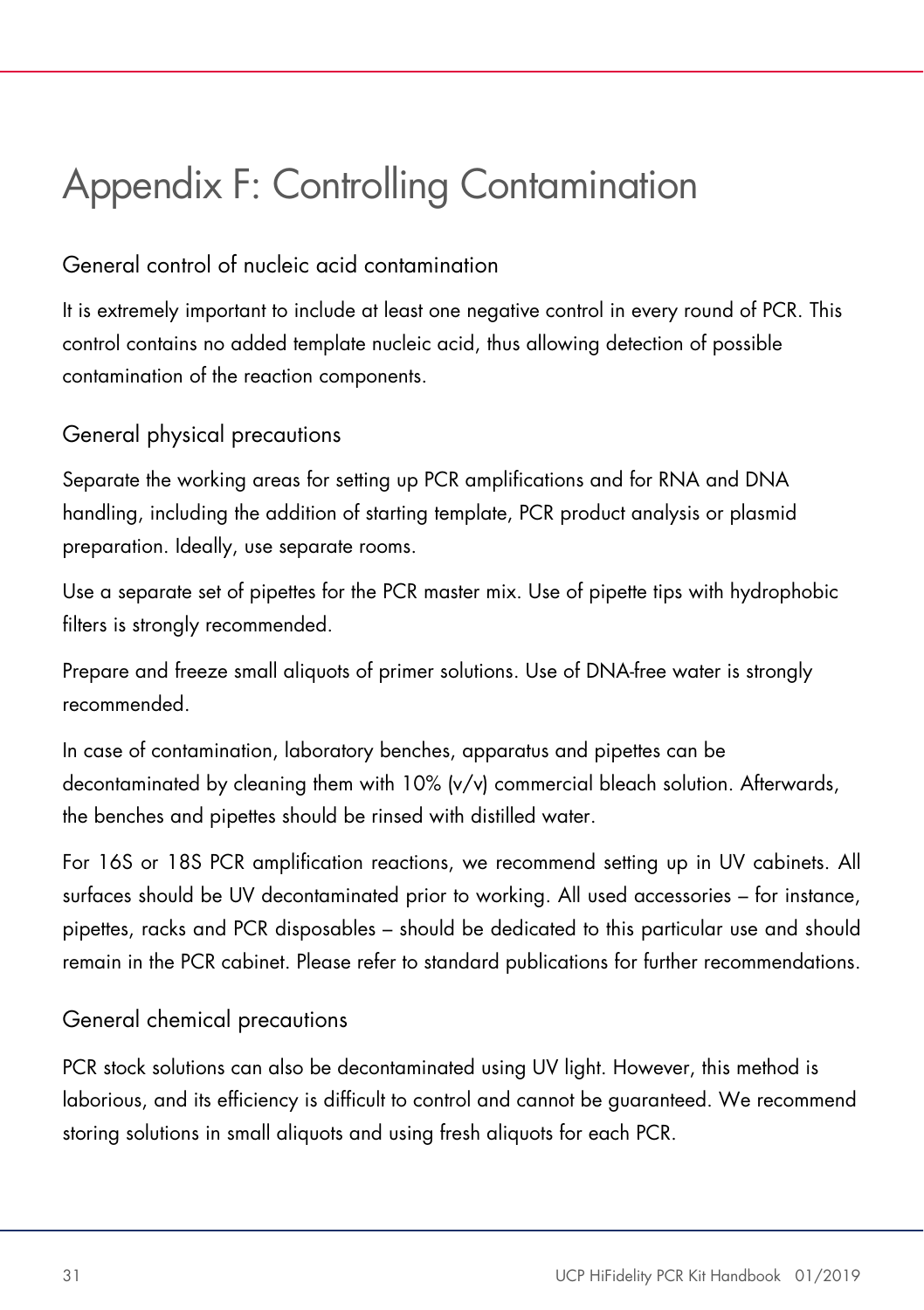# <span id="page-31-0"></span>Ordering Information

| Product                                  | <b>Contents</b>                                                                                                                    | Cat. no. |
|------------------------------------------|------------------------------------------------------------------------------------------------------------------------------------|----------|
| <b>UCP HiFidelity PCR Kit</b><br>(100)   | For 100 x 25 µl PCR reactions: ultra-clean<br>production master mix for high fidelity hot-start<br>PCR and microbiome applications | 202742   |
| <b>UCP HiFidelity PCR Kit</b><br>(500)   | For 500 x 25 µl PCR reactions: ultra-clean<br>production master mix for high fidelity hot-start<br>PCR and microbiome applications | 202744   |
| <b>Related Products</b>                  |                                                                                                                                    |          |
| <b>UCP Multiplex PCR Kit</b><br>(100)    | For 100 x 20 µl PCR reactions: ultra-clean<br>production master mix for multiplex hot-start PCR<br>and microbiome applications     | 206742   |
| <b>UCP Multiplex PCR Kit</b><br>(100)    | For 100 x 20 µl PCR reactions: ultra-clean<br>production master mix for multiplex hot-start PCR<br>and microbiome applications     | 206744   |
| DNeasy PowerSoil®<br>Pro Kit (50)        | For 50 preps: isolation of microbial genomic<br>DNA from all soil types                                                            | 47014    |
| <b>DNeasy PowerSoil Pro</b><br>Kit (250) | For 250 preps: isolation of microbial genomic<br>DNA from all soil types                                                           | 47016    |
| QIAamp UCP DNA<br>Micro Kit (50)         | For 50 preps: ultra-clean DNA purification from<br>small sample volumes                                                            | 56204    |
| QIAamp UCP<br>Pathogen Mini Kit (50)     | For 50 preps: microbial DNA purification from<br>whole blood, swabs, cultures and body fluids                                      | 50214    |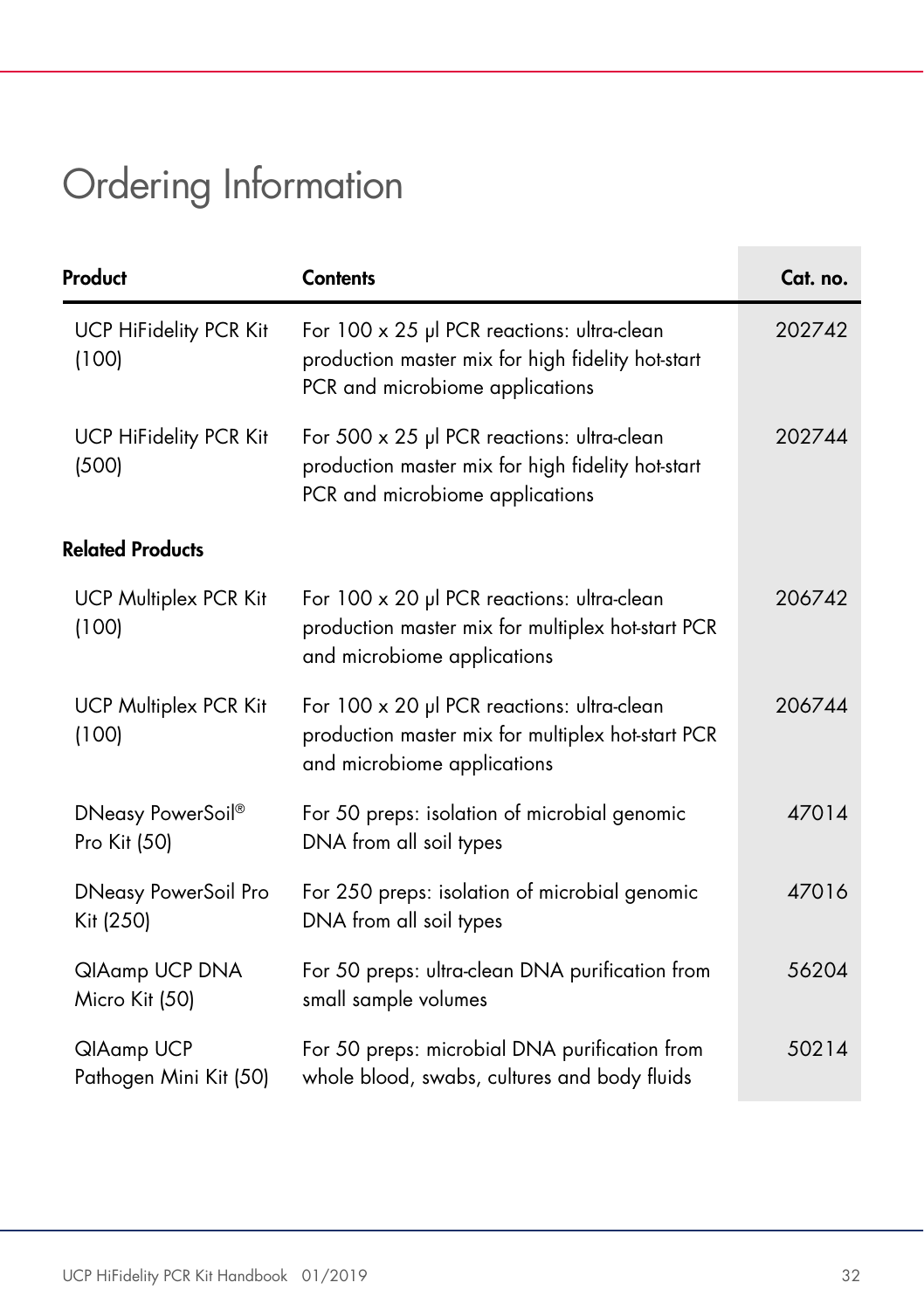| Product                                             | <b>Contents</b>                                                                                                                                                                                           | Cat. no. |
|-----------------------------------------------------|-----------------------------------------------------------------------------------------------------------------------------------------------------------------------------------------------------------|----------|
| RNeasy® UCP Micro<br>Kit (50)                       | For 50 preps: purification of up to 45 µg total<br>RNA from small or low biomass samples                                                                                                                  | 73934    |
| QIAgility <sup>®</sup> System<br>HEPA/UV (incl. PC) | Robotic workstation for automated PCR setup<br>(with UV light and HEPA filter), notebook<br>computer and QIAgility software: includes<br>installation and training, 1-year warranty on<br>parts and labor | 9001532  |

For up-to-date licensing information and product-specific disclaimers, see the respective QIAGEN kit handbook or user manual. QIAGEN kit handbooks and user manuals are available at www.qiagen.com or can be requested from QIAGEN Technical Services or your local distributor.

Visit www.qiagen.com/geneXpression to find out more about standardized solutions for gene expression analysis – from RNA preparation to real-time RT-PCR.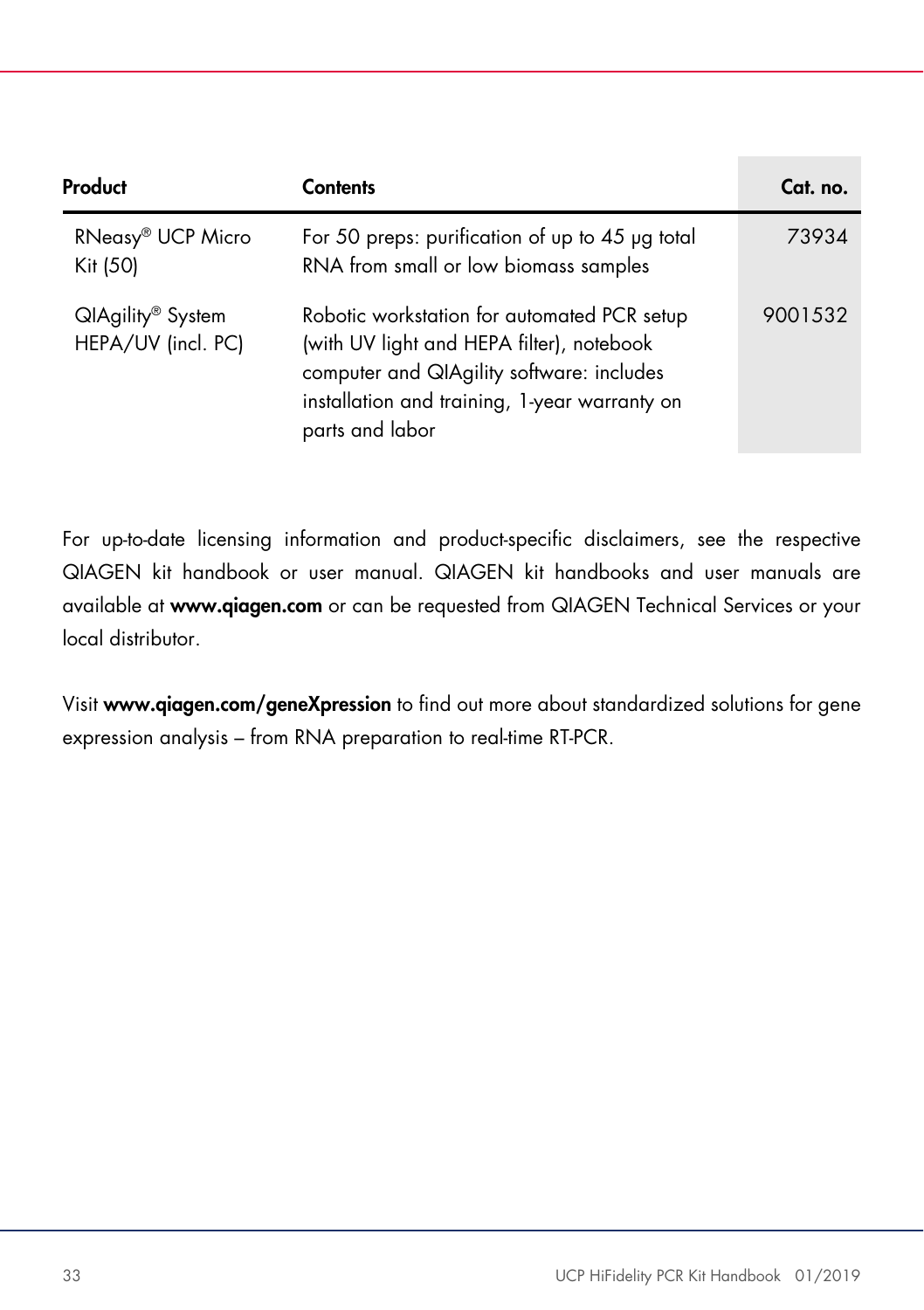### <span id="page-33-0"></span>Handbook Revision History

| Document    | Changes                                                                                                                                                         | Date         |
|-------------|-----------------------------------------------------------------------------------------------------------------------------------------------------------------|--------------|
| HB-2617-002 | Corrected cat. no. for UCP HiFidelity PCR Kit (500) in Kit Contents.<br>Changed UCP master mix tracer volume in tables 2 and 11, from<br>"0.04 µl" to "0.1 µl". | January 2019 |

#### Limited License Agreement for UCP HiFidelity PCR Kit

Use of this product signifies the agreement of any purchaser or user of the product to the following terms:

- 1. The product may be used solely in accordance with the protocols provided with the product and this handbook and for use with components contained in the kit only. QIAGEN grants no license under any of its intellectual property to use or incorporate the enclosed components of this kit with any components not included within this kit except as described in the protocols provided with the product, this handbook, and additional protocols available at www.qiagen.com. Some of these additional protocols have been provided by QIAGEN users for QIAGEN users. These protocols have not been thoroughly tested or optimized by QIAGEN. QIAGEN neither guarantees them nor warrants that they do not infringe the rights of third-parties.
- 2. Other than expressly stated licenses, QIAGEN makes no warranty that this kit and/or its use(s) do not infringe the rights of third-parties.
- 3. This kit and its components are licensed for one-time use and may not be reused, refurbished, or resold.
- 4. QIAGEN specifically disclaims any other licenses, expressed or implied other than those expressly stated.
- 5. The purchaser and user of the kit agree not to take or permit anyone else to take any steps that could lead to or facilitate any acts prohibited above. QIAGEN<br>may enforce the prohibitions of this Limited License Agreeme action to enforce this Limited License Agreement or any of its intellectual property rights relating to the kit and/or its components.

#### For updated license terms, see [www.qiagen.com](http://www.qiagen.com/)

This product is licensed from Bio-Rad Laboratories, Inc., under U.S. Pat. Nos. 6,627,424, 7,541,170, 7,560,260 and corresponding patents in other countries for use solely in DNA sequencing, DNA micro-array, and conventional PCR applications, including pre-amplification steps that are required for such applications, in the life science research and in-vitro diagnostics fields but not real-time PCR or digital PCR.

Trademarks: QIAGEN®, Sample to Insight®, QIAgility®, QIAamp®, QIAprep®, QIAquick®, QIAxcel®, DNeasy®, MinElute®, PowerSoil®, RNeasy® (QIAGEN Group); Axygen®, MAXYMum Recovery® (Corning, Inc.); BLAST® (National Library of Medicine); LoBind®, Eppendorf® (Eppendorf AG). Registered names, trademarks, etc. used in this document, even when not specifically marked as such, may still be legally protected.

HB-2617-002 © 2019 QIAGEN, all rights reserved.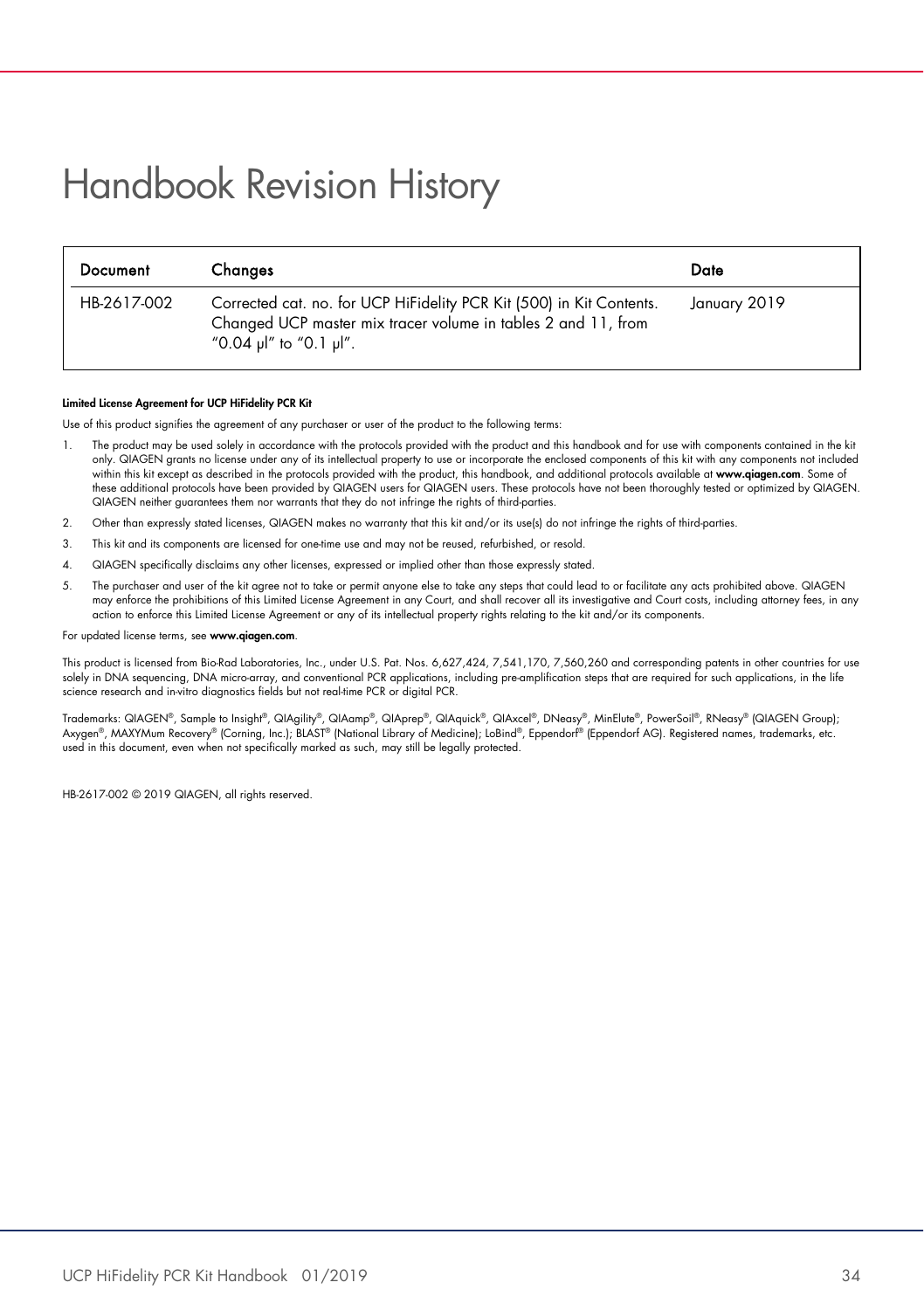**Notes**